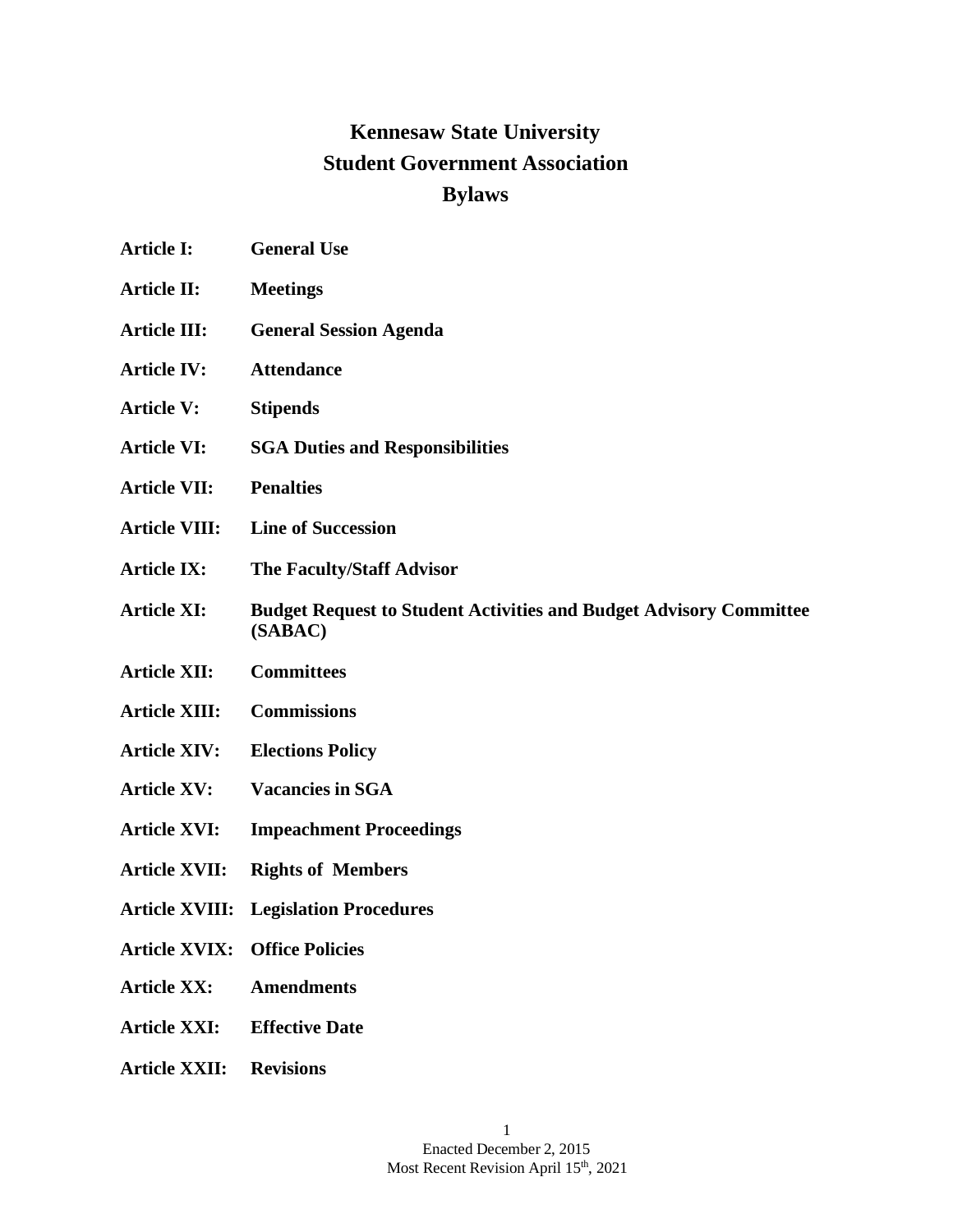### **Article I: General Use**

1.1 The outgoing Chief of Staff shall distribute the Bylaws at the inauguration to all incoming Student Government Association (SGA) student officers via email.

1.2 SGA Officers shall read the Constitution and Bylaws and agree to abide by said documents upon taking their oath of office.

1.3 All SGA officers, whether elected or appointed to the SGA, shall take the following Oath of Office:

> "*I, (state your full name), do solemnly promise to uphold the Constitution of the Student Government of Kennesaw State University and to faithfully execute the office of (state the office). I pledge to represent the interests of the students over my own self-interests in matters concerning the organization. I will make every effort to be available to listen to concerns of students and to respond to those concerns as I seek to carry out my duties.*"

1.4 The SGA President shall administer this oath. If the SGA president is not in attendance; the highest-ranking SGA officer present shall administer the oath. If the President or the highest-ranking officer present is taking the oath, the next highest-ranking SGA officer who is not taking the oath shall administer the oath of office.

### **Article II: Meetings**

- 2.1.To ensure continuity and rationality in the conduct of its affairs, SGA shall hold regular meetings in specific locations, in order to maximize visibility of the Senate as well as to permit coherence in operating procedures and shall be decided upon by the SGA Executive Board and announced to the student body via all forms of publication (social media, school newspaper, website, etc.).
- 2.2.It is the role of SGA meetings to reflect SGA's main purpose of representing student concerns, issuing policy recommendations, and encouraging student involvement with University decision-making as outlined in the Constitution.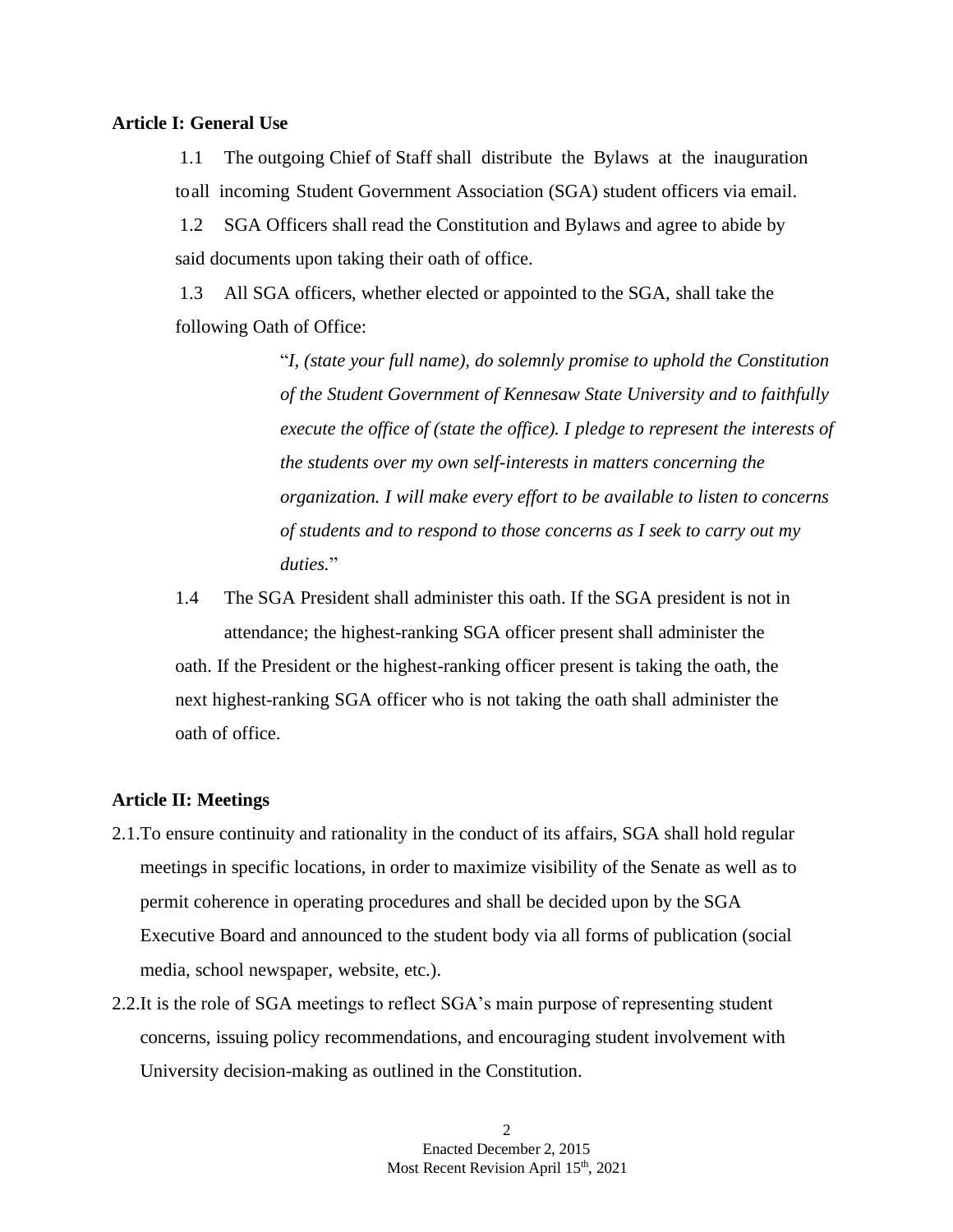- 2.3.Meeting locations must be reserved four weeks before the beginning of the academic year.
- 2.4. Meetings will be held bi-weekly, on Wednesdays, at 7:00pm.
- 2.5. Meetings shall be held on both campuses, with 50% of all meetings being held on the Kennesaw Campus and 50% being held on the Marietta Campus.
- 2.6. At any time a special meeting of the Student Government may be called by three members of the Executive Board. In such a situation, every effort must be made to contact all members of the Student Government Association.
- 2.7.A simple majority (51%) of SGA constitutes a quorum. A quorum must be present at any meeting in order for business to be conducted.
- 2.8. All meetings of SGA shall be open to all members of the Kennesaw community except by a vote of two-thirds (2/3) majority of the SGA members present to enter into Executive Session, in which the meeting is closed to all but SGA members. A two-thirds (2/3) majority of the SGA members present can reopen the Session to the general community.
- 2.9. Meetings shall be governed by Robert's Rules of Order, except when inconsistent with either the Constitution of SGA or the provisions of this Code. Where Robert's Rules of Order are insufficient, the President, in consultation with the Attorney General, shall make a procedural decision or allow for a vote to suspend the Rules.

### **Article III: General Session Agenda**

3.1. The Order of Business shall be conducted and defined in the following order and manner: 3.1.1 Call to Order

> 3.1.1.1 At the agreed upon start time the meeting chair shall call the meeting to order.

### 3.1.2 . Roll Call

3.1.2.1 The Chief of Staff shall be responsible for calling roll. 3.1.2.2 If a quorum consisting of a simple majority (51%) has been met, then the meeting may proceed. If quorum is not met then the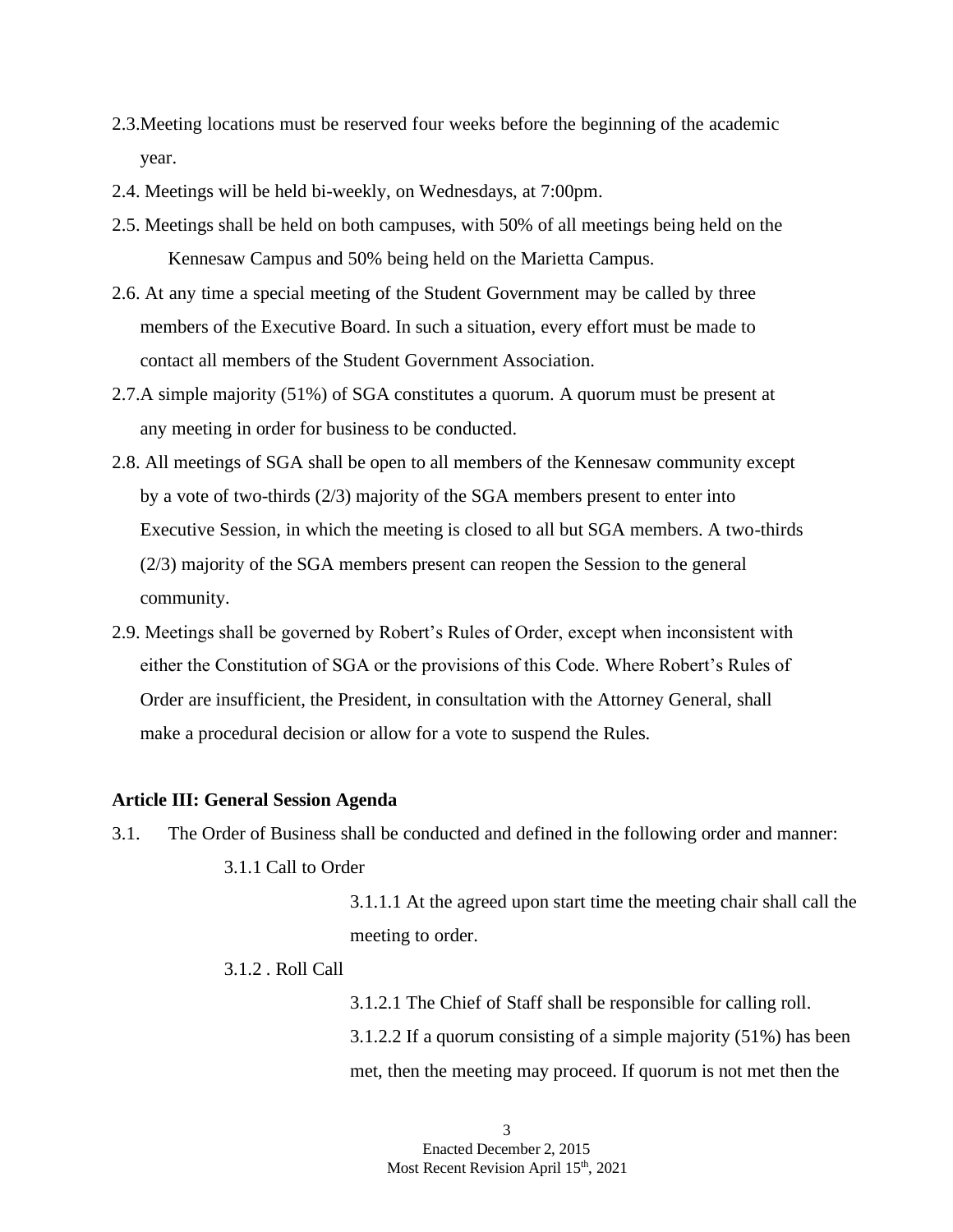old and new business portions of the meeting will be postponed to the following meeting.

- 3.1.3 Approval and/or Correction of the Agenda
- 3.1.4 Officer Reports
	- 3.1.4.1 University Officials and/or Guest Speakers
	- 3.1.4.1.1 Speakers will be allowed up to fifteen minutes to present. 3.1.4.2 Directors
		- 3.1.4.2.1 Directors will be allowed up to seven minutes to present.
		- 3.1.4.2.2 Spoken reports will include but may not be limited to: status of any ongoing projects, any new projects being implemented, updates from committee meetings, and other business pertaining to SGA.
	- 3.1.4.3 Treasurer
		- 3.1.4.3.1 The Treasurer will be allowed up to seven minutes to present.
		- 3.1.4.3.2 Spoken reports will include but may not be limited to: current balance of SGA funds, any spending since the last meeting, and any upcoming spending.
	- 3.1.4.4 Chief of Staff
		- 3.1.4.4.1 The Secretary will be allowed up to seven minutes to present.
		- 3.1.4.4.2 Spoken reports will include but may not be limited to: business pertaining to SGA and his or her duties.
	- 3.1.4.5 Vice President
		- 3.1.4.5.1 The Vice President will be allowed up to ten minutes to present.
		- 3.1.4.5.2 Spoken reports will include, but may not be limited to: status of any ongoing projects, any new projects being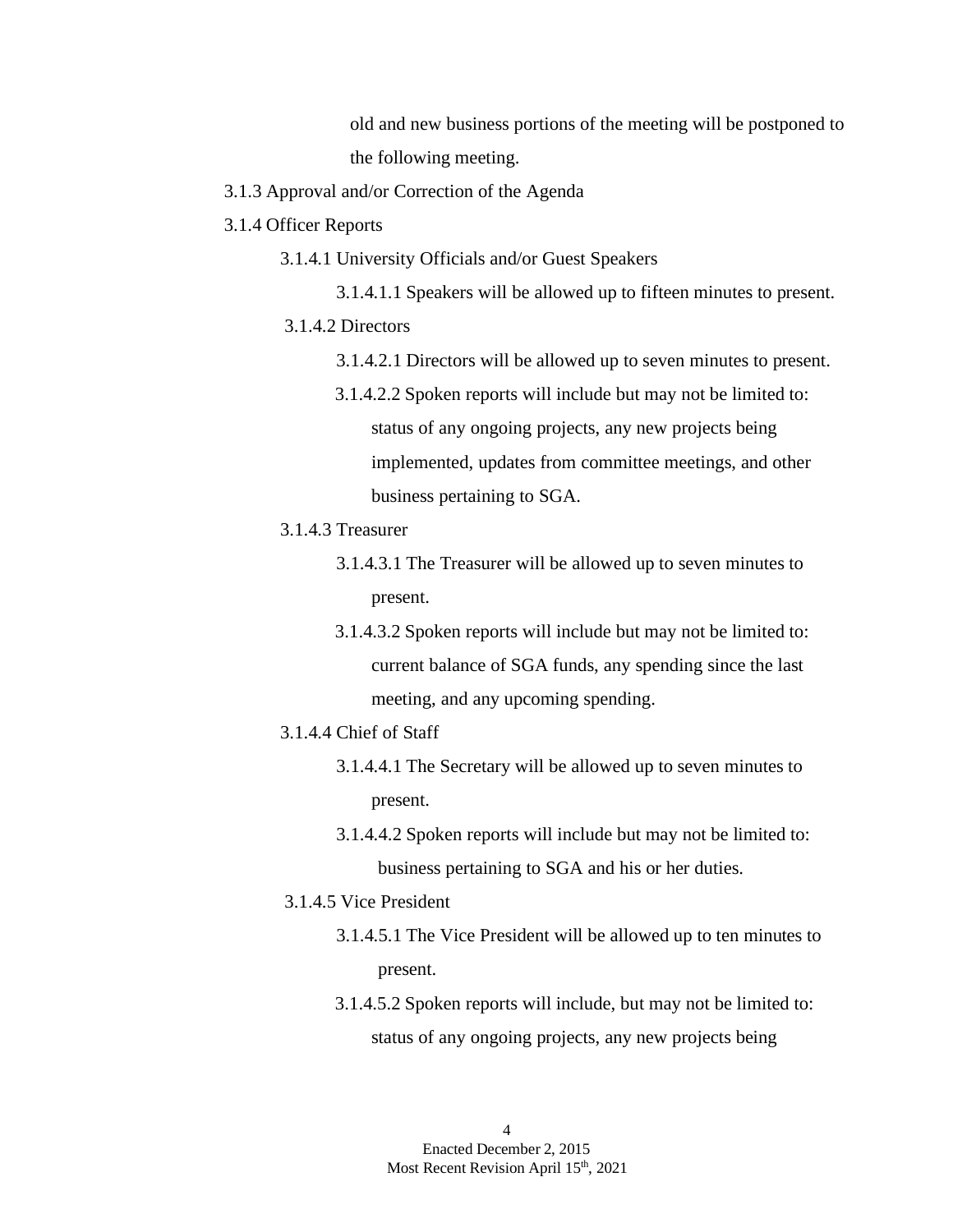implemented, updates from campus administration meetings, and other business pertaining to SGA.

### 3.1.4.6 President

- 3.1.4.6.1 The President will be allowed up to ten minutes to present.
- 3.1.4.6.2 Spoken reports will include but may not be limited to: status of any ongoing projects, any new projects being implemented, updates from campus administration meetings, andother business pertaining to SGA.

### 3.1.5 Unfinished Business

3.1.5.1 Any unfinished business from the previous General Session,

including any tabled items, shall be automatically placed under Unfinished Business for the current meeting.

### 3.1.6 Open Forum

3.1.6.1 Officers may speak for up to two minutes on topics pertaining to the Student Government Association.

### 3.1.7 New Business

3.1.7.1. New Business that is not on the agenda may be placed on the agenda during the General Session under New Business if approved by a two-thirds vote of the Officers concerning whom the Chief of Staff sent the agenda to.

### 3.1.8. Announcements

3.1.8.1. Officers may speak for up to two minutes on topics pertaining to Kennesaw State University and the surrounding community.

3.1.8.2. Audience members may speak for up to five minutes on topics pertaining to Kennesaw State University and the surrounding community.

#### 3.1.9 Adjournment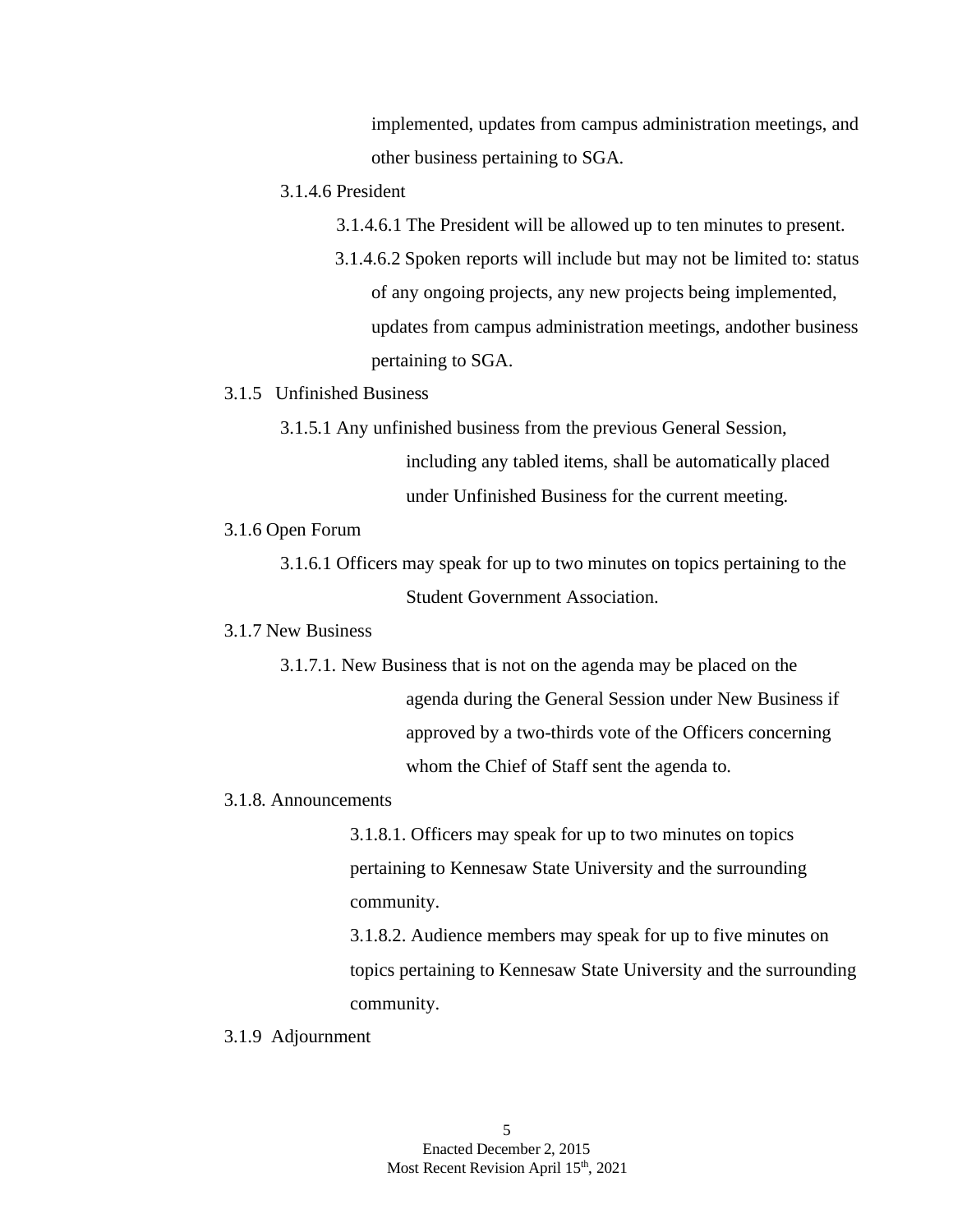3.2 The agenda shall be distributed at least 24 hours before the scheduled start time of the respective General Session.

3.3 Any item to be placed on the agenda must be presented to the President for his or her approval before being added to the agenda, except where specifically stated otherwise. These items must be emailed to the President 48 hours before the scheduled start time of the respective General Session.

3.3.1. The President has the discretion to approve or not approve agenda items. 3.4 The minutes and approved agenda of the previous General Session shall be distributed via email to the Senate within 24 hours of the conclusion of the respective General Session.

### **Article IV: Attendance**

4.1. Attendance shall be taken at all General Sessions and Executive Sessions by the Secretary.

4.2. SGA officers must contact the Secretary if he/she will be tardy or absent 24 hours in advance from the time of the General Session.

4.3. For a tardy or absence to be declared excused, the officer must provide documented proof by the end of the next business day as to why the tardiness or absence occurred.

4.3.1 Upon review from the Chief of Staff, the Attorney General should be aware of excuses and be able to share with Governance Committee with as much discretion asneeded.

4.4. Any SGA officer arriving after the meeting is called to order is considered tardy. Two unexcused tardies shall be considered as one unexcused absence.

4.5. SGA officers will not be considered tardy if the officer informs the Chief of Staff at least24 hours before the meeting that they will be late or absent, and the Chief of Staff approves the late arrival or absence in collaboration with the Attorney General and the Governance Committee as needed. Documentation can also be provided tothe Chief of Staff at this time.

4.7. The Chief of Staff shall have the authority to excuse an absence or tardy after consultation with the Attorney General and the Governance Committee as needed.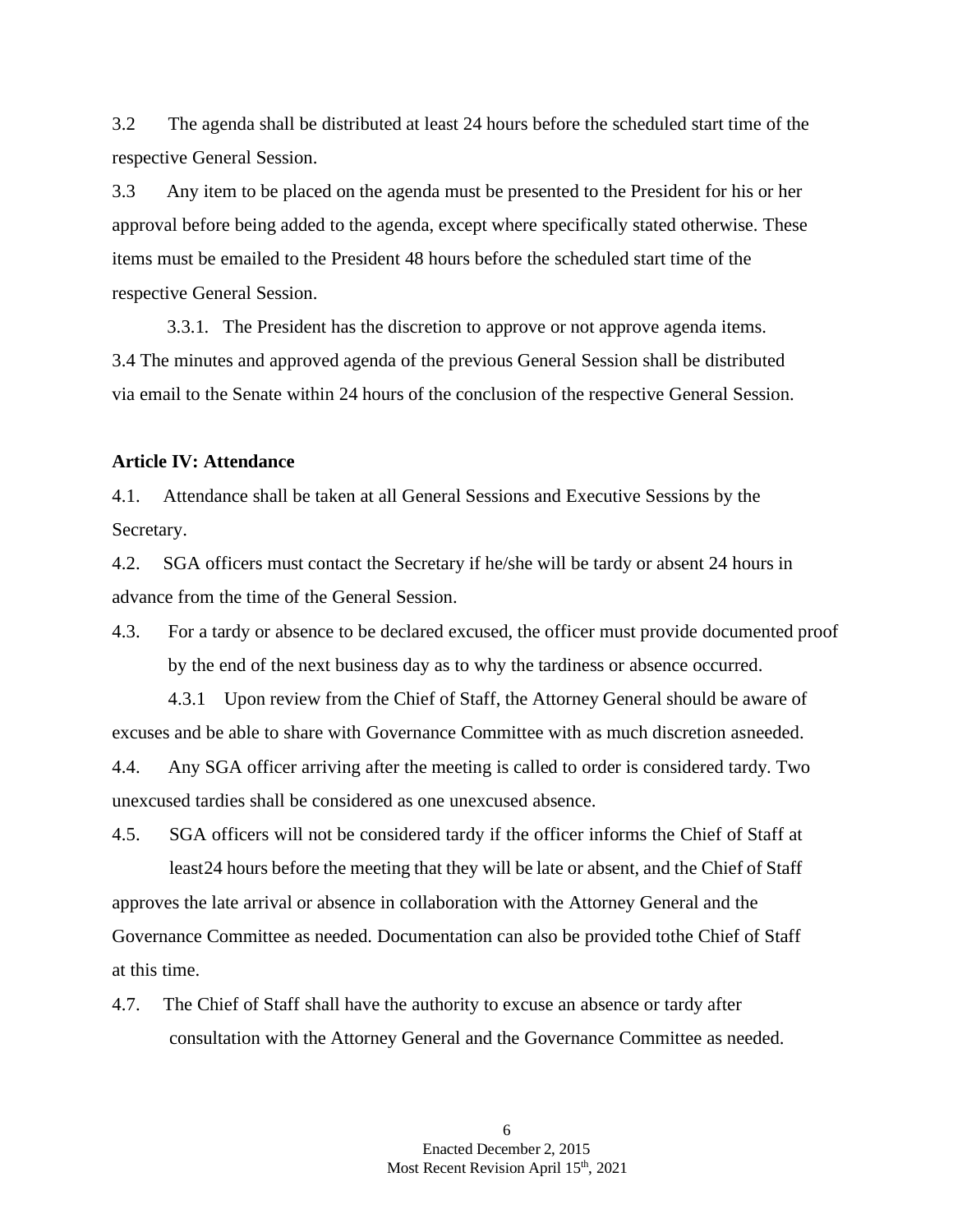4.7.1 Absences and tardies for work and school are not excusable.

4.8. If the Chief of Staff is absent, the Attorney General will consult campus corresponding President Pro Tempore and they shall have the authority to excuse an absence or tardy.

- 4.9. Two unexcused absences will result in the loss of her/his full stipend. After the third unexcused absence, immediate removal of said SGA officer from the organization will occur.
- 4.10. SGA members are expected to meet with the Governance Committee in the beginning of their senate term to discuss what accommodations can be implemented.
- 4.11. If the student will be absent for emergency hospitalization or illness, the SGA member must communicate with the Chief of Staff to let the situation be known with as much confidentiality as needed.
- 4.12. SGA member and President will specify how the member should communicate with the Chief of Staff regarding absences (email, phone, slack etc.)
- 4.13. The guidelines for excused and unexcused absences may be changed according to disability needs
- 4.14. A SGA member cannot have punitive measures taken against them for documented disability related absences. In cases where students self-manage their disorder and do not see a doctor for every absence, the SGA member and President should decide in advance how determining whether absences are disability-related will be accomplished.

4.15. Mandatory events will require attendance by all members and shall be determined mandatory based on how the event would benefit the student body. 4.15.1. These events shall be confirmed and communicated to the Senate at least 2 weeks prior by the Executive Board with a majority vote. 4.15.2. If a member cannot attend the mandatory event, documentation shall be required at least 24 - 48 hours prior to the event and shall be given to the Chief of Staff in

4.16. Members must be physically present at all mandatory events and meetings. Attendance via video conferencing will not be deemed as a valid form of attendance, unless with special

consultationwith the Attorney General to be considered for an excusable absence.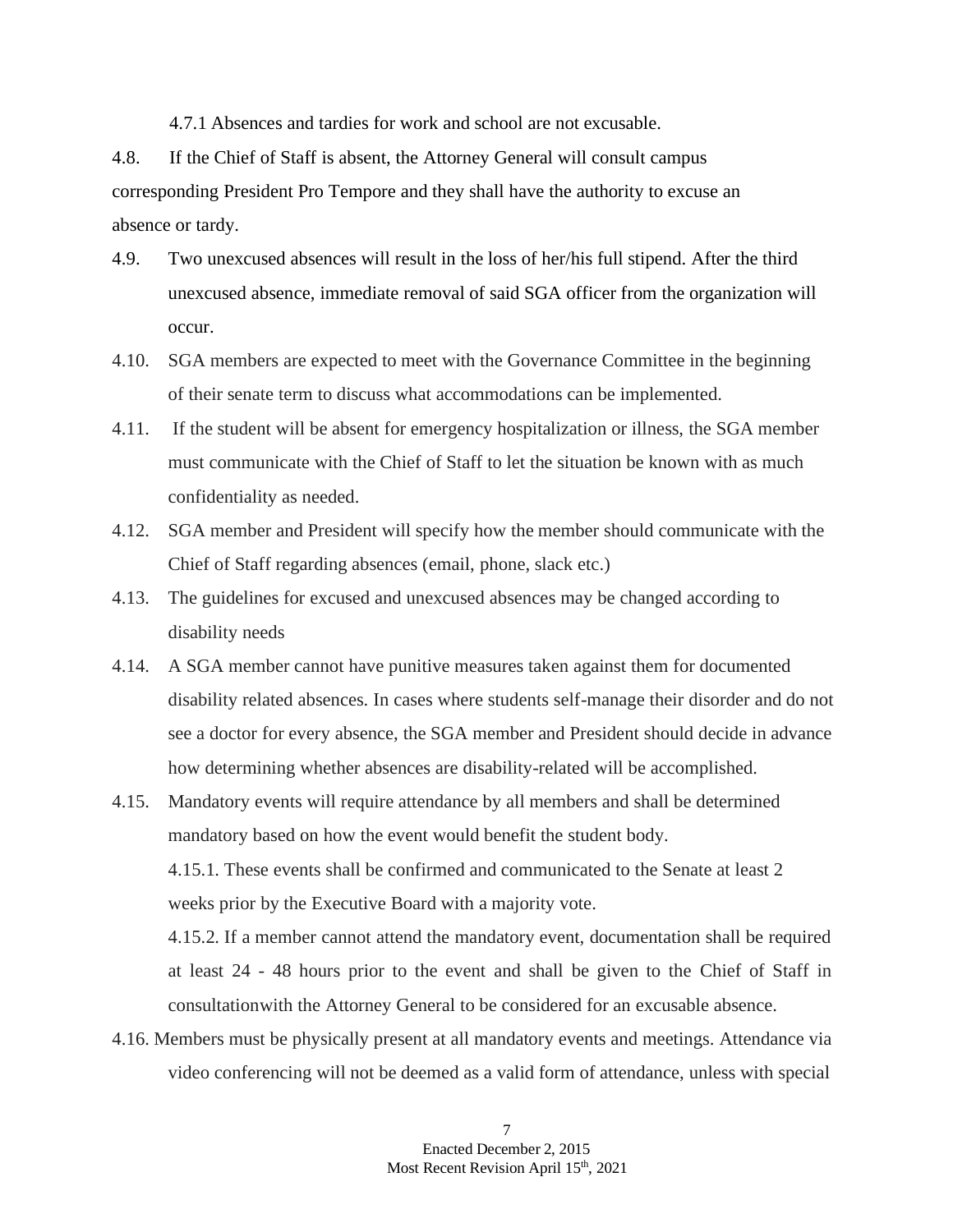permission from the Attorney General in consultation with the Executive Board.

### **Article V: Stipends**

5.1. The SGA Stipend Committee shall review all relevant documentation each semester and recommend a stipend award within the guidelines set by the Student Activities and Budget Advisory Committee (SABAC) and the SGA. Criteria shall consist of equal parts attendance and participation, documentation, and job performance.

- 5.1.1 Attendance and Participation includes, but is not limited to, General Body attendance, attendance at SGA events, office hours, 1:1's, committee/commission meeting attendance, administrator meetings.
- 5.1.2 Documentation includes, but is not limited to, officer reports, end of the year reports, committee/commission meeting minutes, forum feedback, or other SGA forms.
- 5.1.3 Job Performance will be evaluated based on the quality of work done by an officer as it relates to positional responsibilities outlined in the Constitution and Bylaws as well as other duties assigned to them.
	- 5.1.3.1 All Executive Board positions will receive feedback from the Senate and Executive Board through a job performance evaluation survey.
	- 5.1.3.2 The Vice President will be responsible for providing job performance feedback on the four Director positions.
	- 5.1.3.3 The President will be responsible for providing job performance feedback for the Vice President, President Pro Tempore, Chief of Staff, and Treasurer.
	- 5.1.3.4 All voting members of Student Government will be responsible for providing job performance feedback for the President.
- 5.2 Stipends are calculated by using the recommended/required limits set by SABAC, and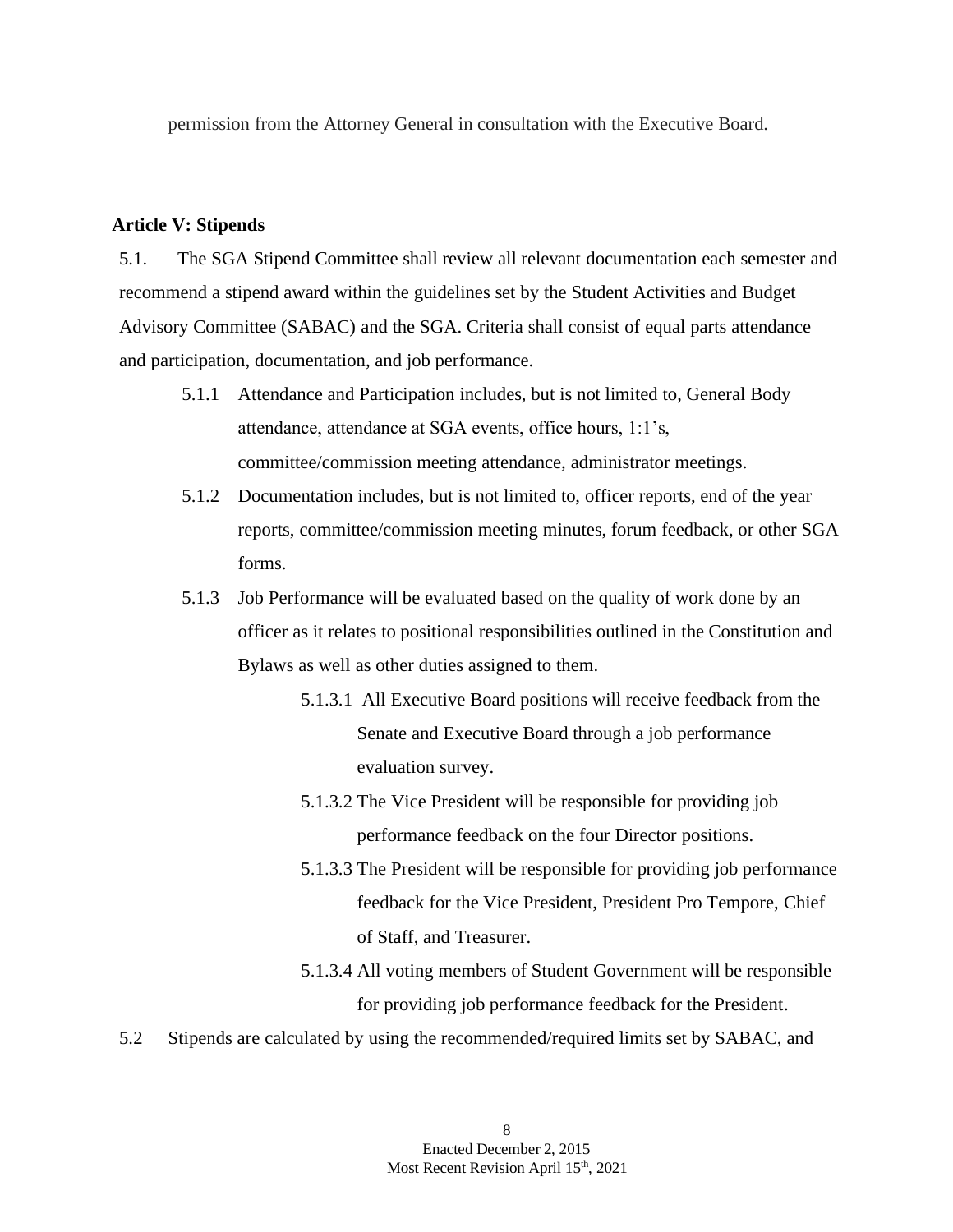using attendance and participation, documentation, and job performance to determine the award amount.

- 5.3 SGA officers must be enrolled and in good academic standing to be eligible for a stipend award. The following criteria shall be used when determining the maximum stipend for which each officer is eligible (subject to change):
	- 5.3.1 President: \$1000
	- 5.3.2 Vice President: \$750
	- 5.3.3 President Pro Tempore: \$361.11
	- 5.3.4 Chief of Staff: \$361.11
	- 5.3.5 Treasurer: \$361.11
	- 5.3.6 Directors: \$361.11
- 5.4 The Stipend Committee will be chaired and appointed by the Treasurer, and consist of the Treasurer, a representativefrom the Executive Board who will act as Assistant Chair, and five senators.
- 5.5 Stipend Committee shall use a living document to monitor progress and earnings of each individual stipend. This document may be accessible upon request to any member of Student Government, including the student body, after the first Stipend Committee meeting of the semester. Any proposed deductions by the Stipend Committee will be communicated via email to the officer in question at least two days prior to the last general session. The officer then has 24 hours to submit an appeal to the Stipend Committee. If the officer is dissatisfied with the decision of the Stipend Committee after the appeal, he or she may bring an appeal to the Governance Committee.
- 5.6 If SGA sponsors an activity that requires money to be paid in advance and an SGA officer volunteers to attend said event and does not attend, the money paid by SGA will be refunded to SGA from the said officer's stipend. The said officer may appeal the refund by email to the Treasurer, who will present the appeal to the committee for review. The Stipend Committee will vote by majority on the appeal. If an officer resigns from office, he or she will still be liable for any charges incurred on his or her behalf pursuant to this clause. Any SGA officer will be liable for any SGA property that is not returned.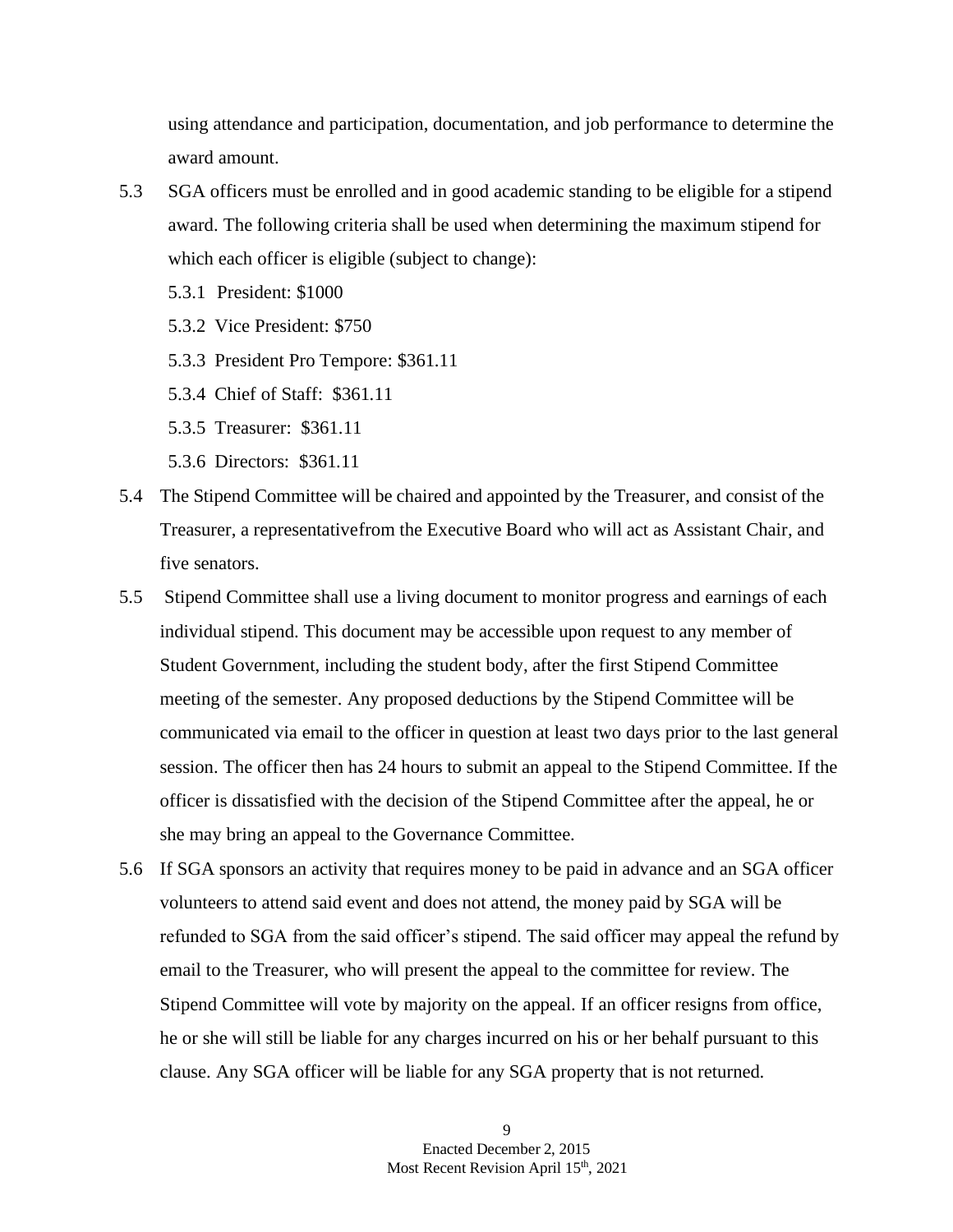5.7 Failure to complete end of year report and Transition Manual will result in loss of stipend for work completed.

#### **Article VI: SGA Duties and Responsibilities**

6.1 The SGA Executive Board shall consist of the elected offices of President, Vice President, and Treasurer; Chief of Staff, the President Pro Tempore, who is appointed by the Senate by a majority vote; as well as the appointed positions of Directors of Standing Committees.

6.1.1 The President shall:

6.1.1.1. Chair meetings of the SGA Executive Board.

6.1.1.2. Chair General Session meetings.

6.1.1.3. Serve as the official spokesperson for the SGA.

6.1.1.4. Serve as the official delegate to the Student Advisory Council to the Board of Regents of the University System of Georgia (SAC).

6.1.1.5. Appoints officers to all external committees.

6.1.1.6 Appoints all non-elected members of the Executive Board to be confirmed by a two- thirds vote of the senate.

6.1.1.6.1 Upon appointment of a student for any position in which the Senate is expected to vote on their confirmation the student in question must submit to the Secretary the following information within 48 hours of the GeneralBody Meeting where they will be voted into office:

> 6.1.1.6.1.1 A short write-up describing why they want the position 6.1.1.6.1.2 An addendum to this statement as to why they are qualified for the position

6.1.1.6.1.3 A list of all RSO's where they hold official, registered membership on Owl Life

6.1.1.6.1.4 A list of achievements and/or awards they believe positively contribute to the argument as to why they should be appointed

6.1.1.6.1.5 Their current classification (freshman, sophomore etc..)and expected graduation date

> 10 Enacted December 2, 2015 Most Recent Revision April 15<sup>th</sup>, 2021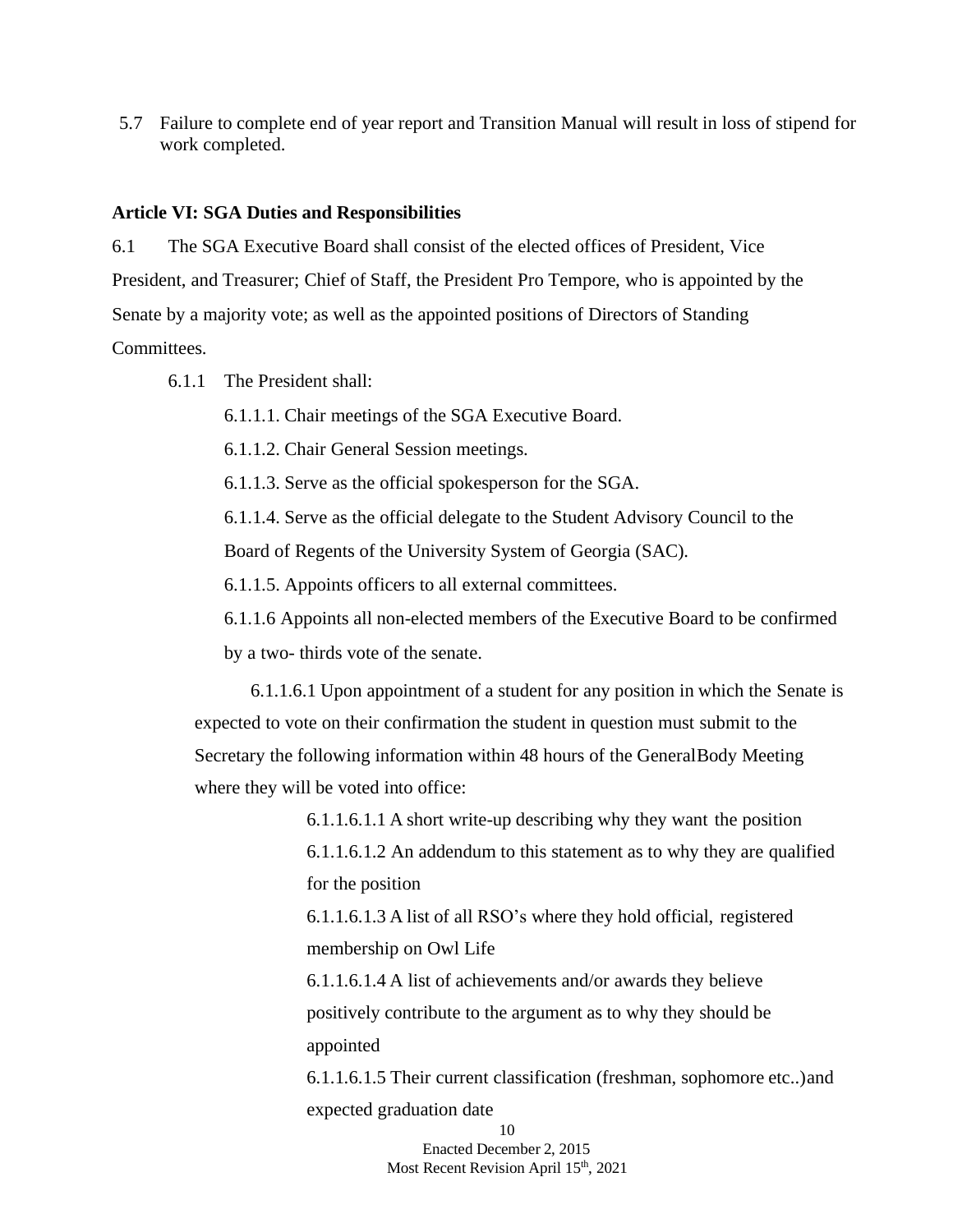6.1.1.6.1.6 The above information may *not* include the following,so as not to introduce bias before the Senate meets the candidate:

6.1.1.6.1.7 Name, Age, Sex or Gender, any physical descriptors, or photographs.

6.1.1.6.2 The presumptive nominee is responsible for submitting this information to the Chief of Staff within 48 hours of the General Body Meeting they are expected to be confirmed. Upon receiving this information, the Chief of Staff must make this information available to the Senate 24 hours before that General Body Meeting. Failure to submit the information to the Chief of Staff within 48 hours of the General Body Meeting will result in the candidate being ineligible for appointment confirmation until the following General Body Meeting, in which there will be another opportunity to submit the information in a timely manner as outlined above.

6.1.1.7. Meet at least four times a semester, excluding summer semester, with the Vice President for Student Affairs and Assistant Dean of Students for Student Life.

6.1.1.8 Maintain open communication with the President of Kennesaw State University.

6.1.1.9 Create and appoint chairs to SGA Senate ad-hoc committees as deemed necessary.

6.1.1.10 Coordinate and handle the passage of the SGA legislation through all proper channels and provide reports to the SGA Senate on the status of said legislation.

6.1.1.11 Serve as a student representative on the University Council.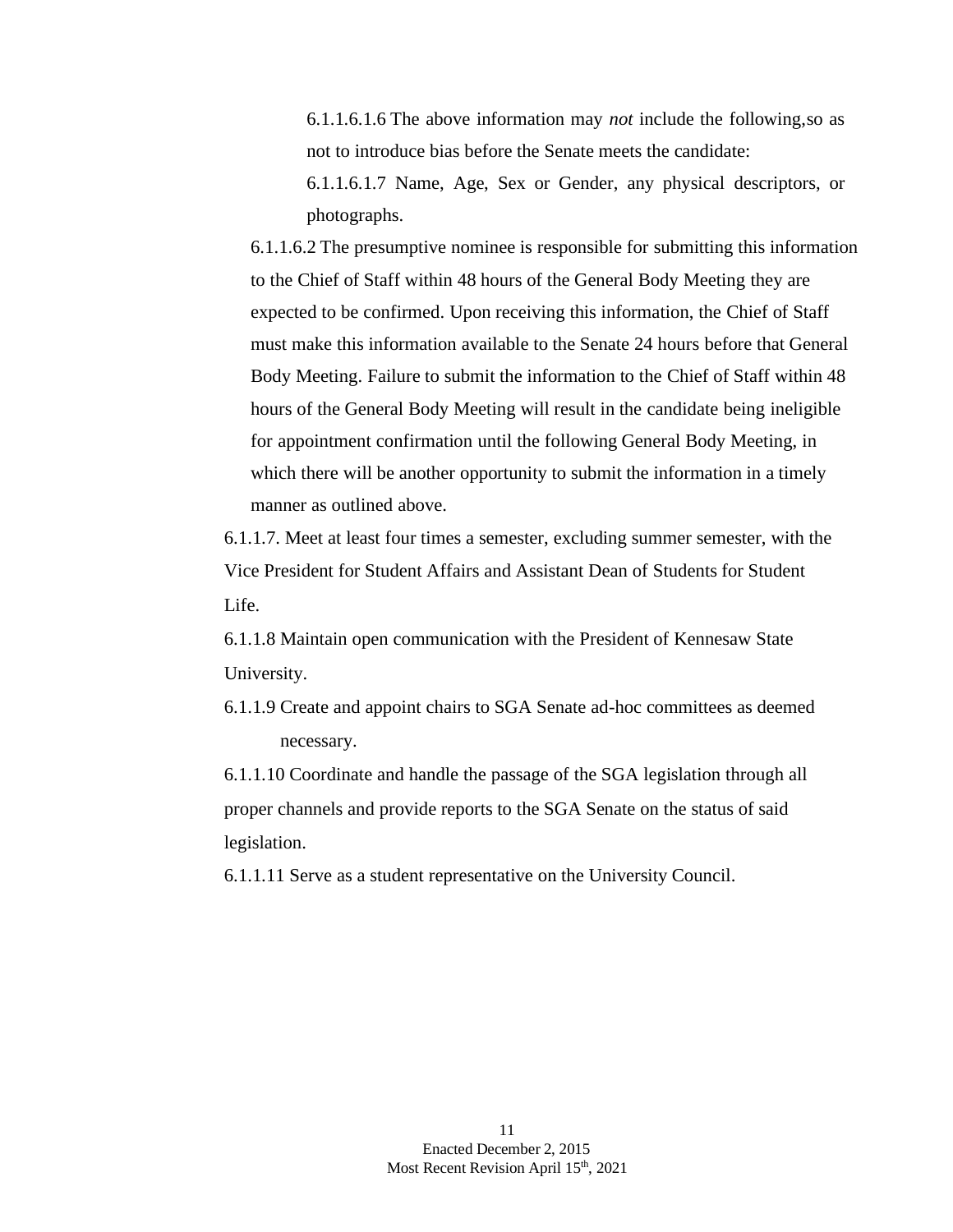6.1.1.12 Serve as a student representative on the Presidential Planning and Budget Advisory Committee (PPBAC).

6.1.1.13 Approve the agenda for all SGA meetings.

6.1.1.14 Appoint Senators who shall be confirmed by a majority vote of the Senate.

6.1.1.15 Assign duties to the Executive Board.

6.1.1.16 Appoint student members to SABAC.

6.1.1.17 Attend all Executive Board and Senate meetings, except for excused absences as outlined in the Constitution and Bylaws.

6.1.1.18 All powers not addressed in the Constitution or Bylaws shall be assumed by the SGA President.

6.1.1.19 Prepare the SGA budget and present it to SABAC.

6.1.1.20. Must have a minimum adjusted GPA of 2.75. Note that is must be at least a 2.75, not a 2.7499.

6.1.1.21. Must serve for two consecutive semesters.

6.1.1.22. Must update his or her position's respective transition manual at the end of the term.

### 6.1.2 The Vice President shall:

6.1.2.1. Chair General Session meetings and meetings of the SGA Executive Board upon the absence of the President.

6.1.2.2. Fulfill the role of President when the President is unavailable.

6.1.2.3. Assist the president in his or her duties.

6.1.2.4. Serve as a student representative on the University Council.

6.1.2.5. Serve as a student representative on PPBAC.

6.1.2.6. Oversee the duties of all the committee chairs.

6.1.2.7. Ensure completion of SGA mission and goals.

6.1.2.8. Assign all internal committees.

- 6.1.2.9. Assist SGA officers and members in the completion of any legislation.
- 6.1.2.10. Meet as needed with the Vice President for Student Affairs.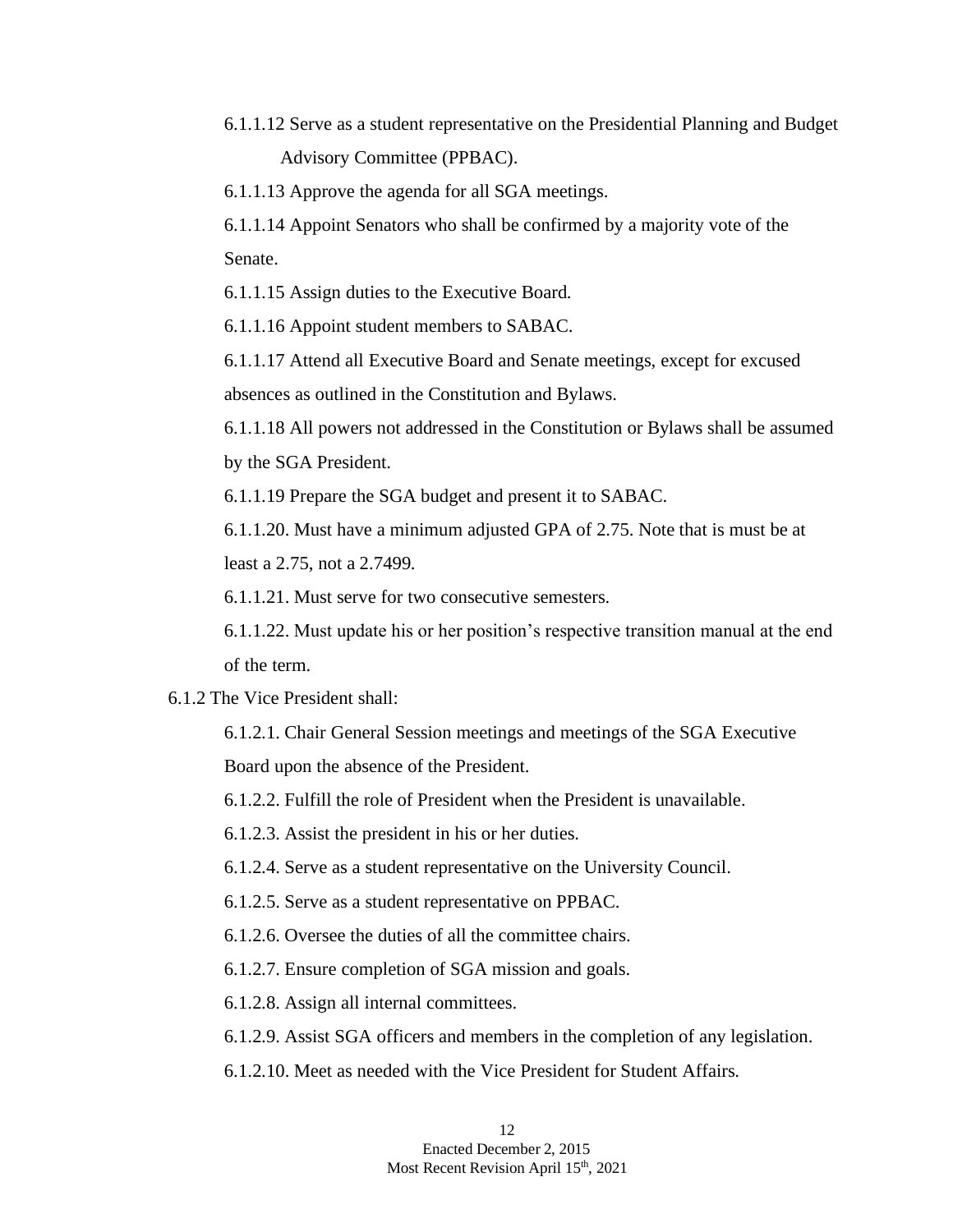6.1.2.11. Attend all Executive Board and Senate meetings, except for excused absences as outlined in the Constitution and Bylaws.

6.1.2.12. Prepare the SGA budget and present it to SABAC.

6.1.2.13. Appoints all Directors to be confirmed by a two-thirds vote of the Senate.

6.1.2.14. Must have a minimum adjusted GPA of 2.75 – (note that this must be atleast a 2.75, not a 2.7499).

6.1.2.15. Must serve for two consecutive semesters.

6.1.2.16 Must update his or her position's respective transition manual at the end of the term.

6.1.3 The President Pro Tempore:

6.1.3 Chair General Session meetings and meetings of the SGA Executive Board upon the absence of the President and Vice President depending on which campus the meeting is housed on.

6.1.3.1 Assist SGA officers and members in the completion of legislation

6.1.3.2. Oversee all the duties of the Senators.

6.1.3.2.1 Establish formal means for ongoing communication with Senators assigned to their committees (i.e. 1:1's, officer reports, etc.)

6.1.3.2.2 Collect annual end of the year reports from all Senators

6.1.3.3 Maintain a program for the orientation and training of new SGA Senators

6.1.3.4 Keep a physical record of all legislation proposed and/or passed by the Senate.

6.1.3.5 Plan all SGA retreats

6.1.3.6 Attend all Executive board and Senate meetings, except for excused absences as outlined in the Constitution and Bylaws.

6.1.3.7 Compile the final end of the year report for all of SGA

6.1.3.8 Must serve for two consecutive semesters.

6.1.3.9 Must update his or her position's respective transition manual at the end of the term.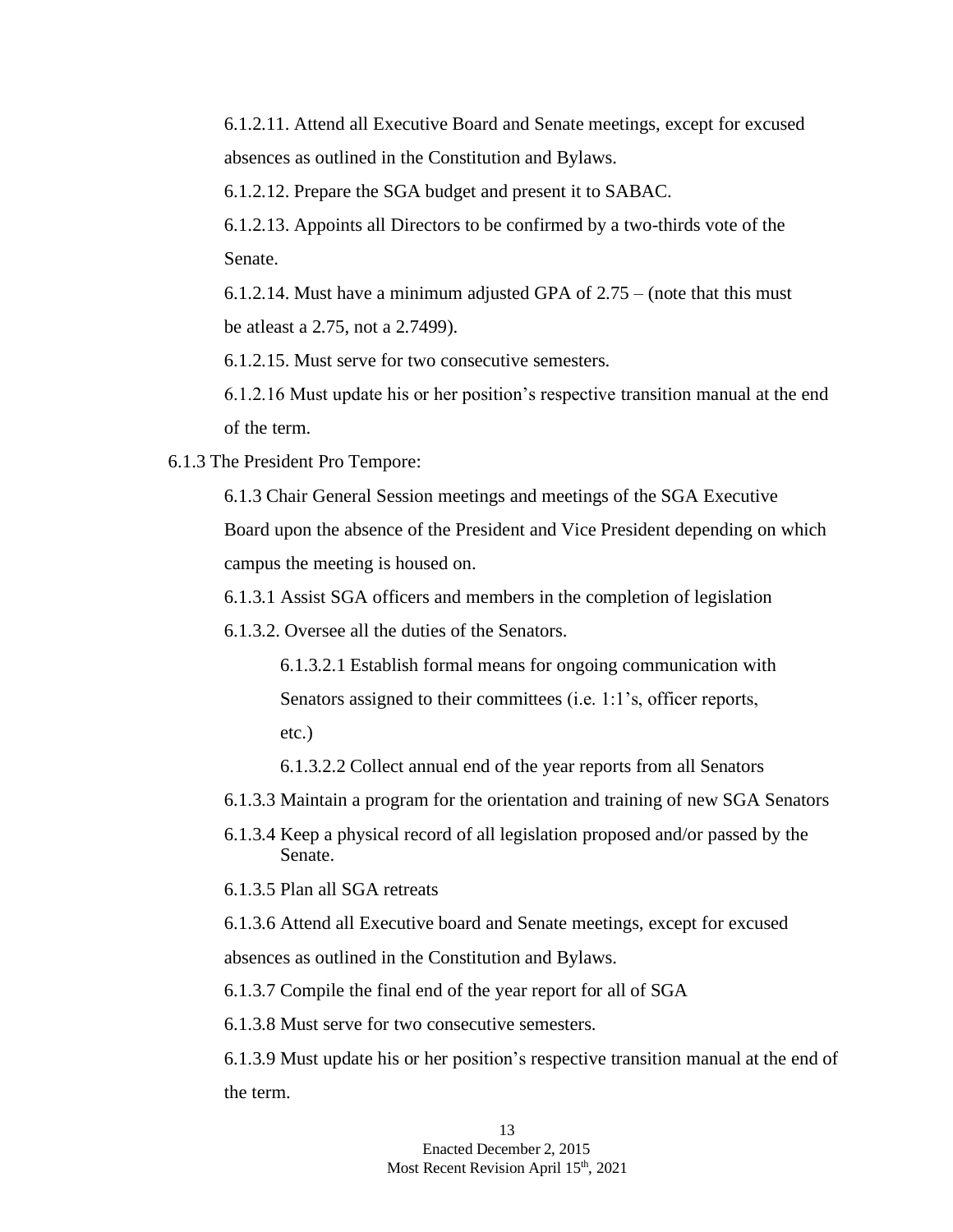## 6.1.4 The Chief of Staff shall:

6.1.4.1 Chair General Session meetings and meetings of the SGA Executive Board upon the absence of the President, Vice President, and President Pro Temp.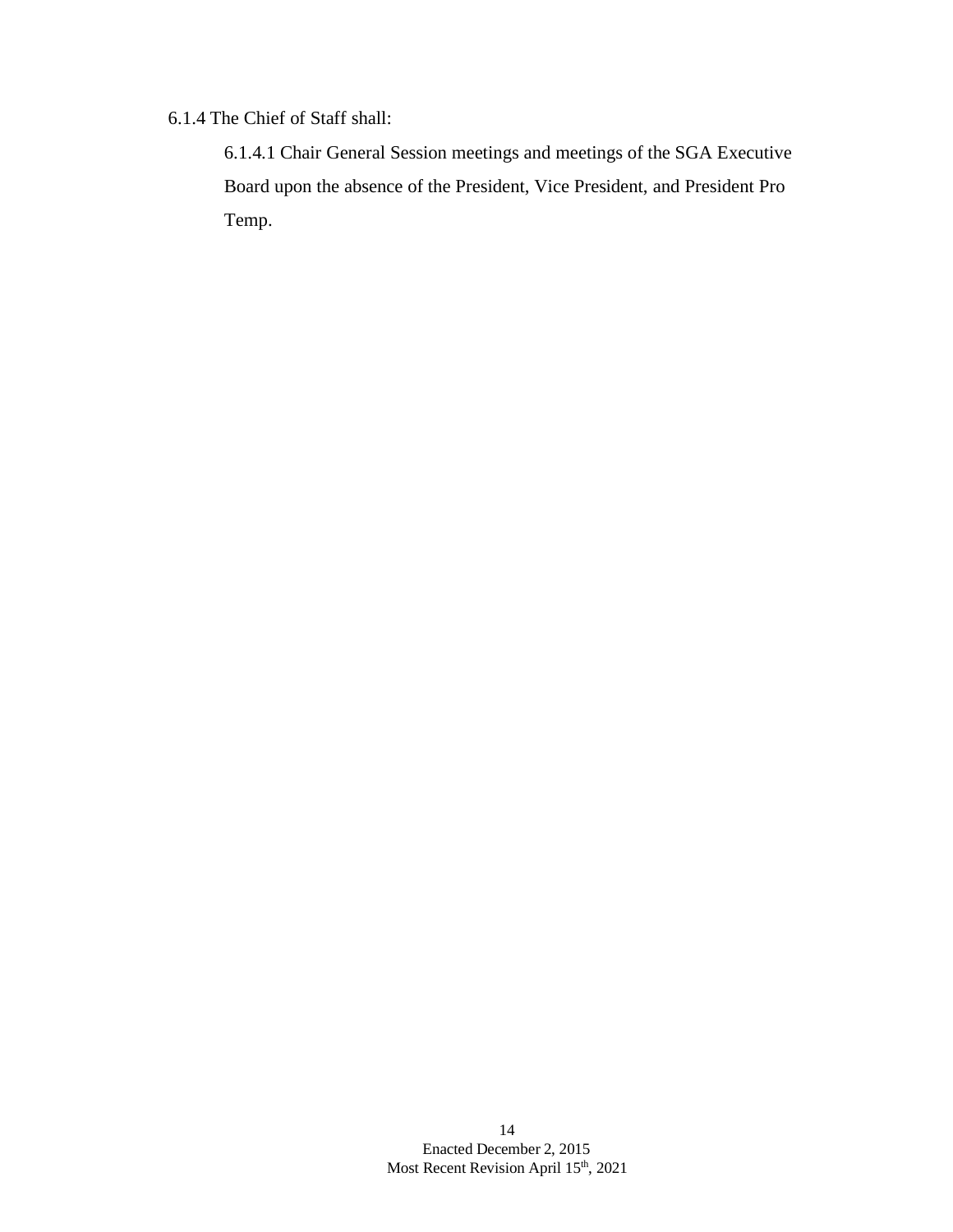6.1.4.2 Keep minutes of all SGA General Session and Executive Board meetings. 6.1.4.3 Serve as the chief room reservationist for SGA.

6.1.4.4 Set the agenda for SGA General Session meetings and distribute to SGA officers via email at least 24 hours before meetings. Agenda must be approved before being distributed.

6.1.4.5 Following each meeting, provide copies of the minutes and any legislation via email within 24 hours directly to the President of Kennesaw State University, the Vice President for Student Affairs, and University Archives.

6.1.4.6 Serve as the office manager for the Executive Board and Senate offices.

6.1.4.7 The Chief of Staff shall record, preserve, and keep available to the SGA officers and student body, all minutes, bylaws, resolutions, attendance, and other records of SGA.

6.1.4.8 The Chief of Staff shall notify officers and committee members of their election or appointments, furnish committees with whatever documents are required for the performance of their duties, and maintain an accurate list of all existing committees and their members.

6.1.4.9 Compile the meeting minutes of the standing committees into a virtual and physical record.

6.1.4.10 Assist the President and Vice President in all scheduling matters that pertain to their positions.

6.1.4.11 Assume the authority to make editorial changes not affecting substantive requirements, and to re-arrange, re-title and re-number the various Articles, Sections, and Clauses of the Constitution, as may become necessary because of amendments thereto or for ease of reference, provided that no substantial objection is made to any such change by any member and as approved by the Senate.

6.1.4.12 Keep accurate records of all SGA business and keep filing system and calendars updated, including Senate office hour time sheets, committee reports, and stipend forms.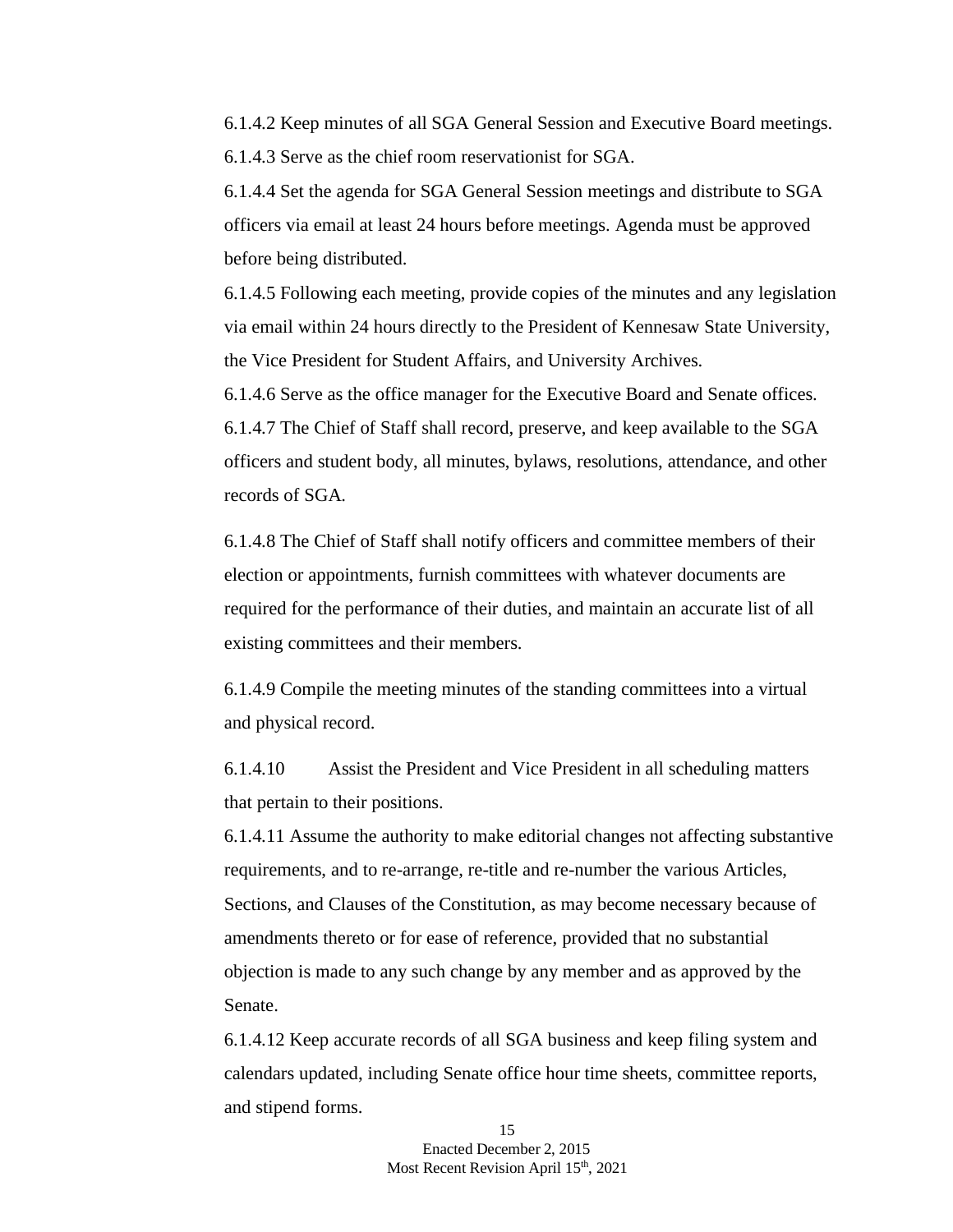6.1.4.13 Be responsible for ordering and maintaining the inventory of office supplies.

6.1.4.14 Coordinate a yearly Constitution and Bylaws review in conjunction with the Attorney General.

6.1.4.15 Perform or oversee other duties as assigned by the President as outlined in the Constitution and Bylaws.

6.1.4.16 Must serve for two consecutive semesters.

6.1.4.17 Must update his or her position's respective transition manual at the end of the term.

6.1.5 The Treasurer shall:

6.1.5.1 Chair General Session meetings and meetings of the SGA Executive Board upon the absence of the President, Vice President, Senate Leads, and Chief of Staff.

6.1.5.2. Keep accurate record of SGA expenditures, and prepare 2 financial statements per semester: one at mid-term, and one at the end of the semester to be presented to SGA.

6.1.5.3. Update SGA weekly on the status of the budget. Must report on weekly on expenditures.

6.1.5.4. Meet monthly, or more frequently as needed, with the Business Manager in the Department of Student Involvement

6.1.5.5. Authorize all expenditures of the SGA before disbursement of funds from the Department of Student Involvement

6.1.5.6. Prepare with the Executive Board members the budget request to be submitted to SABAC

6.1.5.7. Serve as chair of the Stipends Committee.

6.1.5.8. Report to SGA on the status of the SABAC budget.

6.1.5.9. Perform or oversee other duties as assigned by the President.

6.1.5.10. Attend all Executive Board and Senate meetings, except for excused absences as outlined in the Constitution and Bylaws.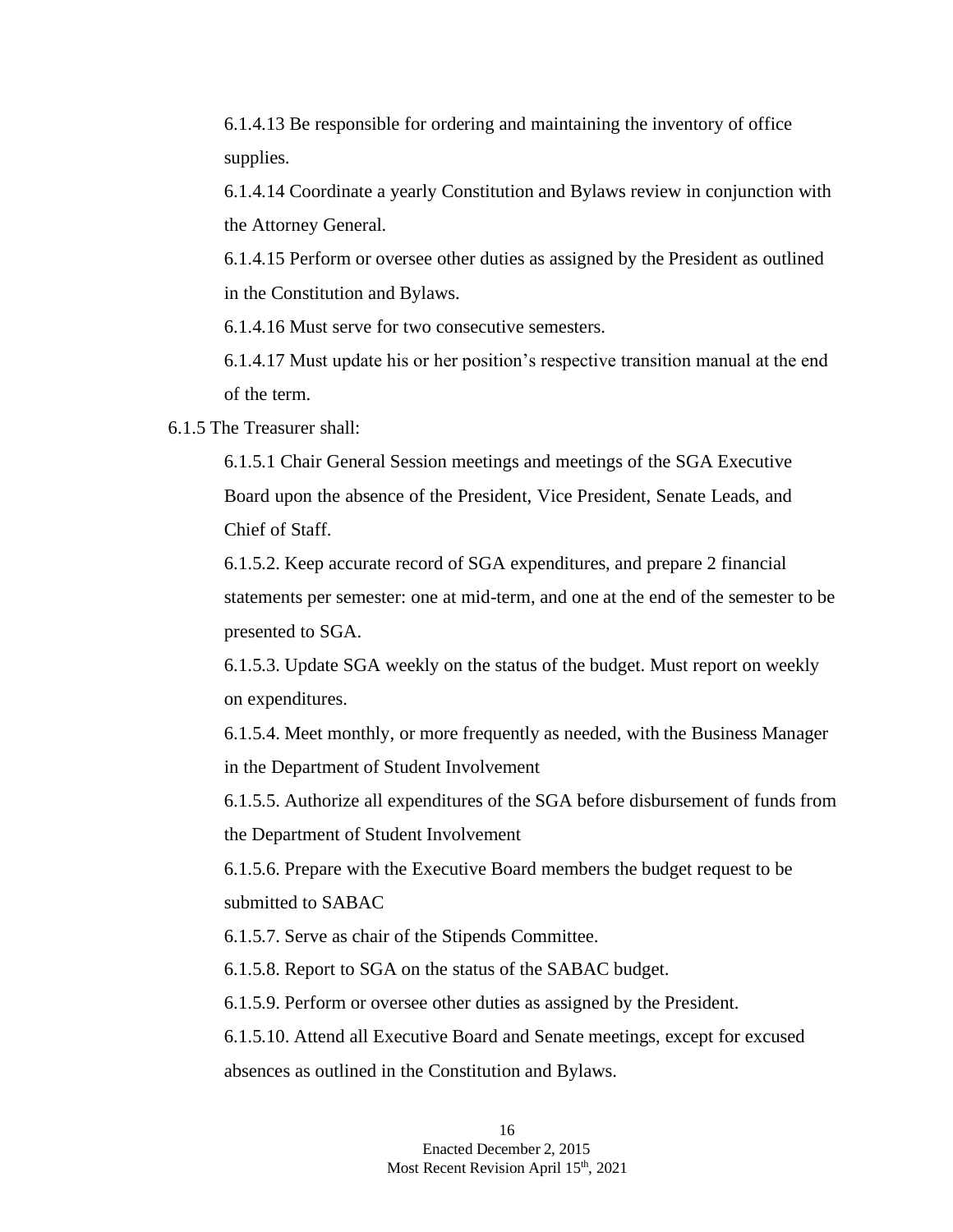6.1.5.11. Must serve for two consecutive semesters.

6.1.5.12 Must update his or her position's respective transition manual at the end of the term.

6.1.6 Director of Academic Affairs Committee shall:

6.1.6.1 Chair the SGA Academic Affairs committee and meet with the Provost and Vice President for Academic Affairs of KSU or designee to ensure completion of SGA goals and legislation when appropriate.

6.1.6.2 Appoint an Assistant Chair of the Academic Affairs Committees

6.1.6.3 Assign the Assistant Chair the duty of keeping the meeting minutes of their committee sessions and any other duties assigned by the Director of Academic Affair.

6.1.6.4 Send the meeting minutes to the Chief of Staff within 24 hours of the committee session.

6.1.6.5 Identify and investigate University-wide academic issues and propose related legislation to the Senate; ensure legislation passed by the Senate pertaining to academic affairs reaches the appropriate University officials. Serve as one SGA representative on the Undergraduate Policies and Curriculum Committee (UPCC). 6.1.6.6 Serve as the official SGA representative on the Policy Process Committee (PPC).

6.1.6.7 Plan and execute the "Fuel for Midterms" and "Fuel for Finals" events. 6.1.6.5. Prepare with the Executive Board the budget request to be submitted to

SABAC.

6.1.6.6. Perform or oversee the fulfillment of other duties as assigned by the President and Vice President.

6.1.6.7. Attend all Executive Board and Senate meetings, except for excused absences as outlined in the Constitution and Bylaws.

6.1.6.8 Must update his or her position's respective transition manual at the end of the term.

6.1.7 Director of Internal Affairs Committee shall:

17 Enacted December 2, 2015 Most Recent Revision April 15<sup>th</sup>, 2021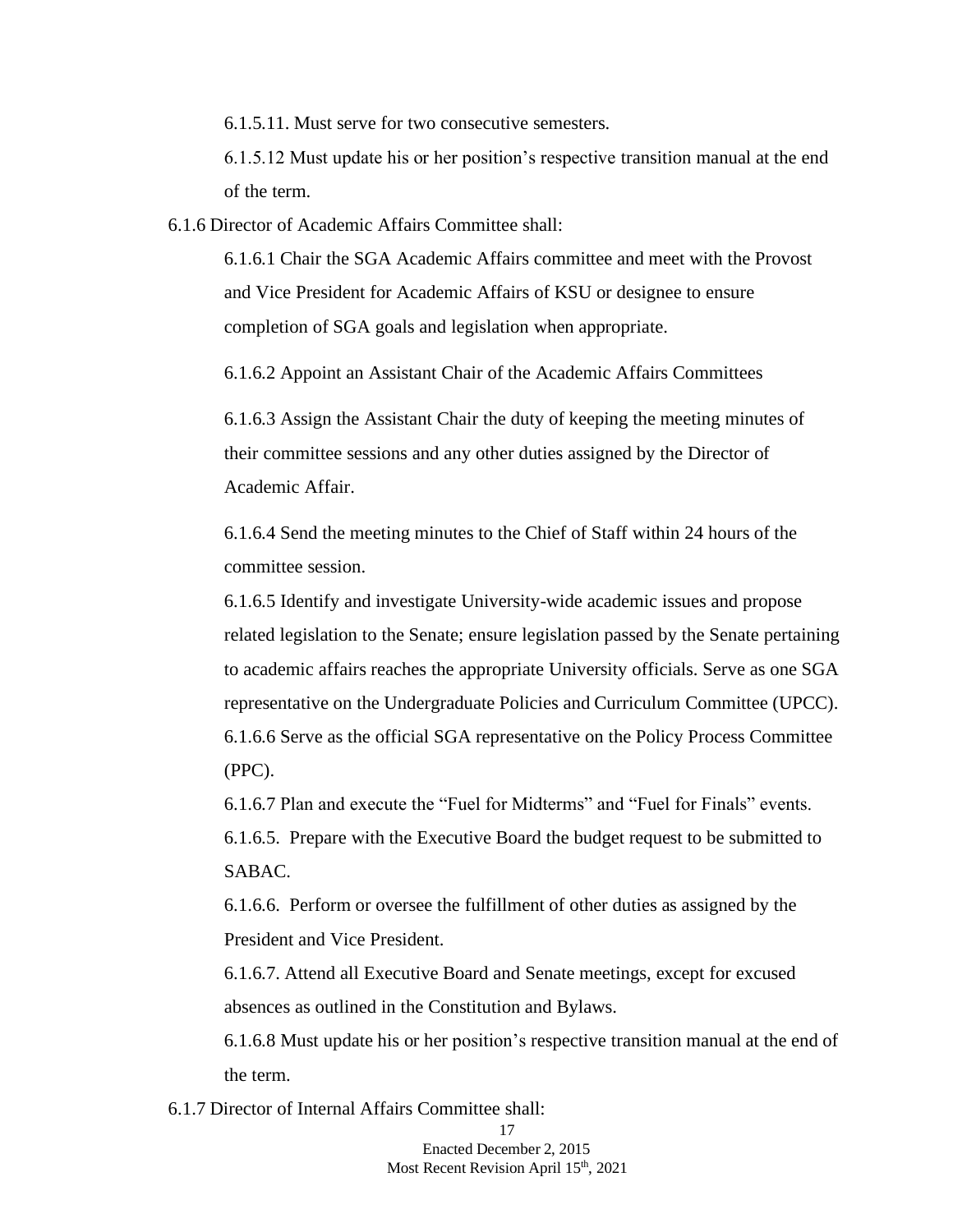- 6.1.7.1 Serve as liaison with the Division of Student Affairs.
- 6.1.7.2 Appoint an Assistant Chair to the Internal Affairs Committee
- 6.1.7.3 Assign the Assistant Chair the duty of keeping the meeting minutes of their committee sessions and any other duties assigned by the Director of Internal Affairs.
- 6.1.7.4 Send the meeting minutes to the Chief of Staff within 24 hours of the committee session.
- 6.1.7.5 Assist in supporting Registered Student Organizations (RSO's).
- 6.1.7.6 Meet monthly with the Dean of Student Affairs.
- 6.1.7.7 Meet monthly with the Executive Director of Student Involvement.
- 6.1.7.8 Assist in the planning of Homecoming and serve as the official SGA

representative on University Homecoming committee.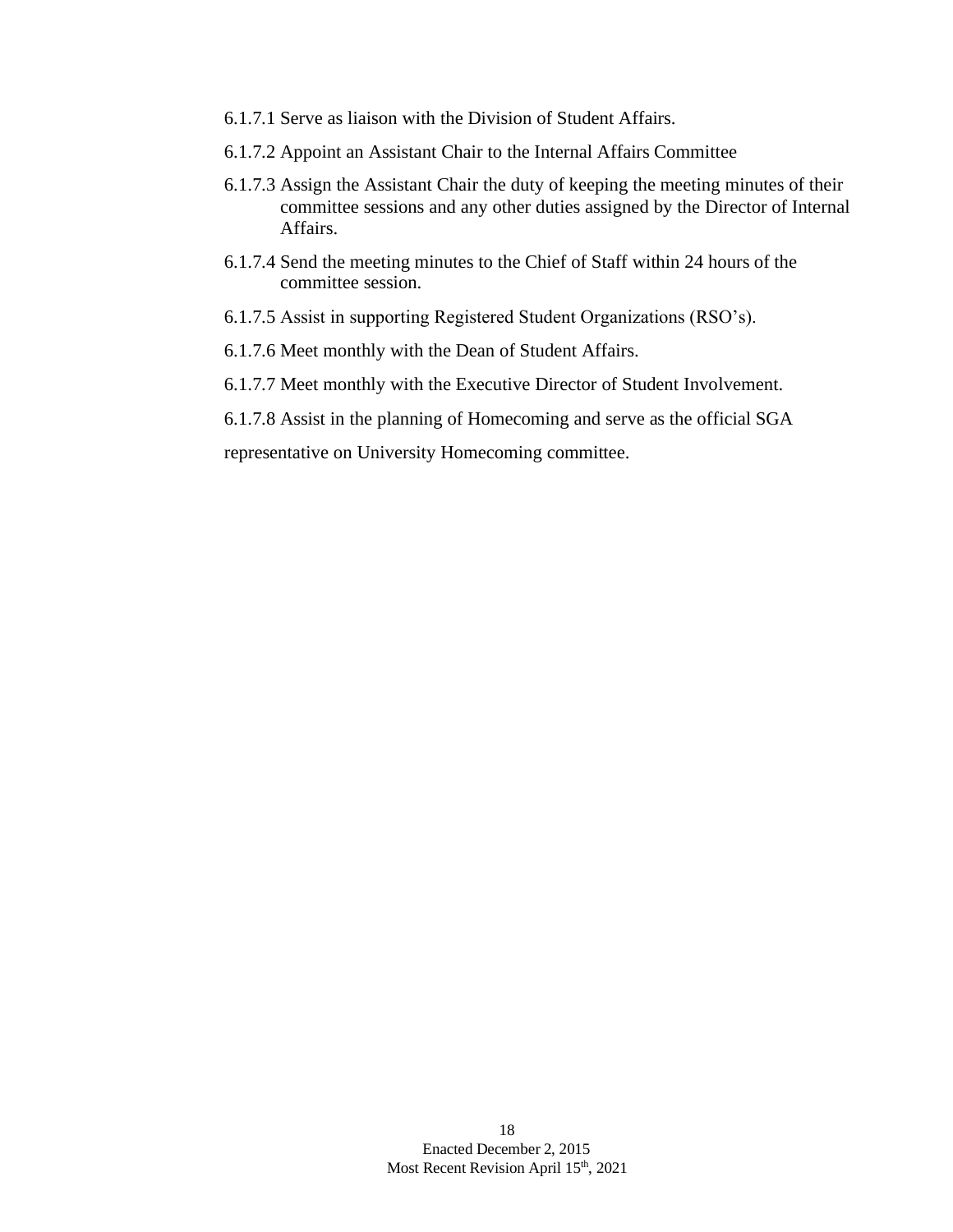6.1.7.9 Organize SGA representation at new student orientations, with the Press Secretary.

6.1.7.7. Assist in maintaining positive morale within SGA.

- 6.1.7.8. Prepare with the Executive Board the budget request to be submitted to SABAC.
- 6.1.7.9. Perform or oversee other duties as assigned by the President and Vice President.

6.1.7.10 Attend all Executive Board and Senate meetings, except for excused absences as outlined in the Constitution and Bylaws.

6.1.7.11 Must update his or her position's respective transition manual at the end of the term.

6.1.8 Director of External Affairs Committee shall:

6.1.8.1 Chair the External Affairs Committee.

6.1.8.2 Appoint an Assistant Chair of the External Affairs Committee.

- 6.1.8.3 Assign the Assistant Chair the duty of keeping the meeting minutes of their committee sessions and any other duties assigned by the Director of External Affairs.
- 6.1.8.4 Send the meeting minutes to the Chief of Staff within 24 hours of the committee sessions.

6.1.8.5 Keep SGA updated on any Kennesaw and Marietta City Council work related to Kennesaw State University or affecting students.

6.1.8.6 Update SGA on any major federal, state, and local legislation affecting higher education.

6.1.8.7 Assist the Office of Community Engagement in any matters pertaining to student interaction with the surrounding Kennesaw and Marietta community.

6.1.8.8 Serve as SGA's official representative to the Department of Alumni Affairs.

6.1.8.9 Meet monthly with the Vice President for External Affairs, Vice President of Governmental Affairs, and Chief of Staff.

6.1.8.10 Handle all External Affairs suggestions and legislation.

19 Enacted December 2, 2015 Most Recent Revision April 15<sup>th</sup>, 2021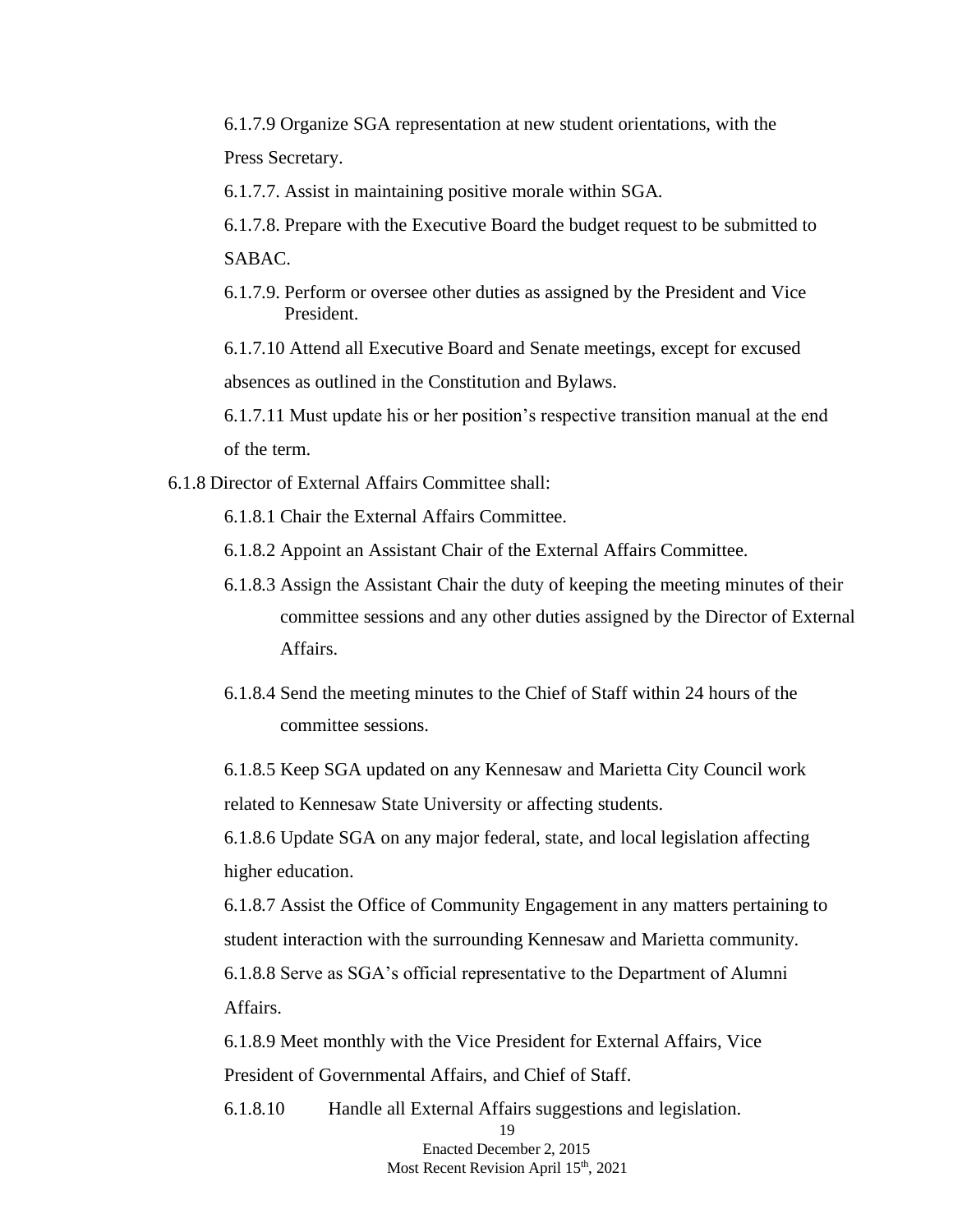6.1.8.11 Prepare with the Executive Board the budget request to be submitted toSABAC.

6.1.8.12 Perform or oversee other duties as assigned by the President and Vice President.

6.1.8.13 Attend all Executive Board and Senate meetings, except for excused absences as outlined in the Constitution and Bylaws.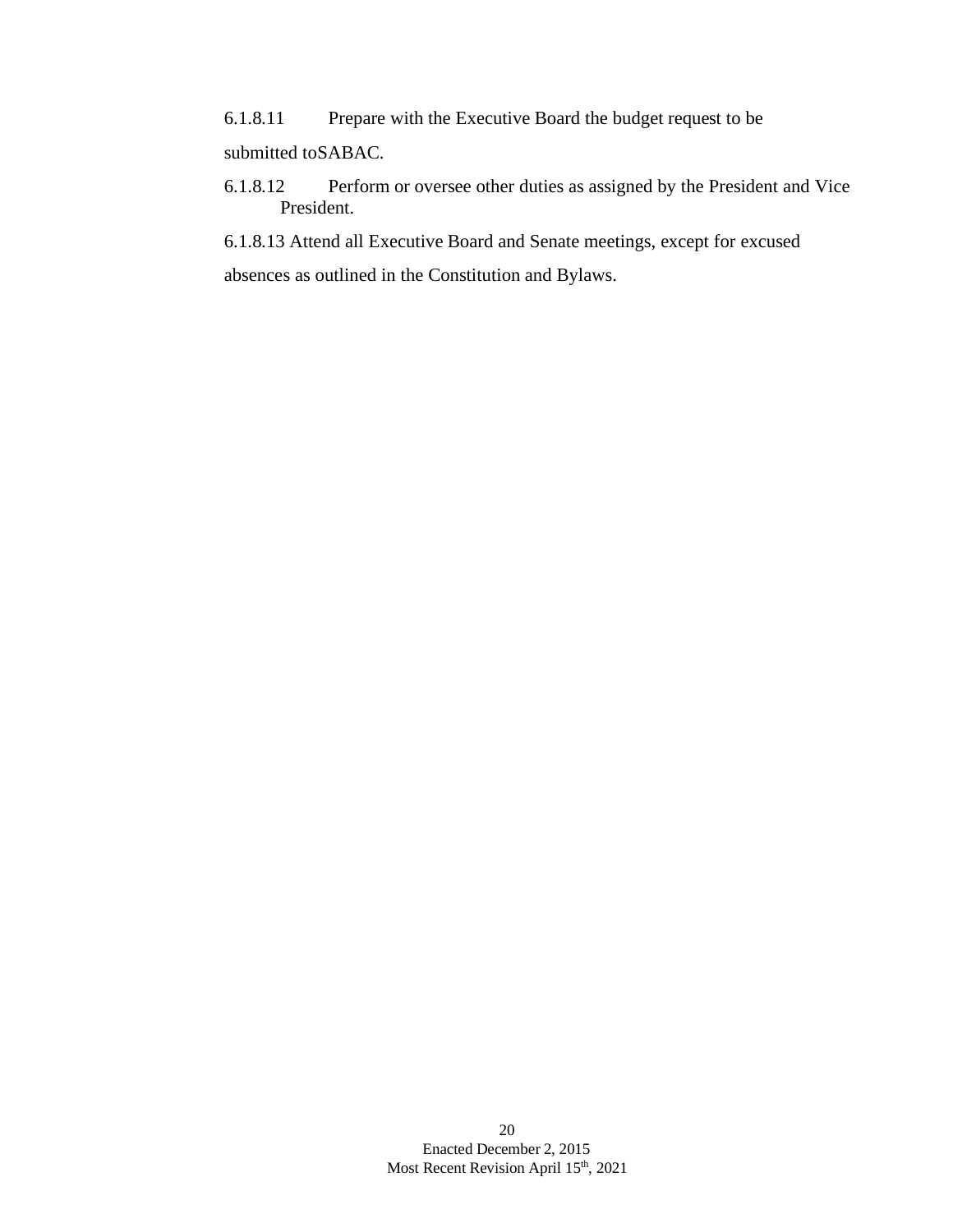6.1.8.14 Must update his or her position's respective transition manual at the end of the term.

6.1.9 Press Secretary shall:

6.1.9.1 Chair the Communications Committee.

6.1.9.2 Appoint an Assistant Chair of the Communications Committee.

- 6.1.9.3 Assign the Assistant Chair the duty of keeping the meeting minutes of their committee sessions and any other duties assigned by the Press Secretary.
- 6.1.9.4 Send the meeting minutes to the Chief of Staff within 24 hours of the committee session.

6.1.9.5 Coordinate publicity and public relations.

6.1.9.6 Manages the SGA social media account(s) as a way to update the public about events and meetings pertaining to SGA and or Kennesaw State University 6.1.9.7 Post agendas on the website prior to each General Body meeting. After said meeting, post all minutes and legislation.

6.1.9.8 Send out public releases with approval of the President and Vice President;

6.1.9.6. Organize SGA representation at new student orientations, with the Director of Internal Affairs.

6.1.9.7. Maintain SGA bulletin boards and promotion items.

6.1.9.8. Assign members to committees related to press and public.

6.1.9.9. Act as the point of contact for The Sentinel and other media outlets.

6.1.9.10. Perform or oversee the fulfillment of other duties as assigned by thePresident.

6.1.9.11. Attends and/or contacts University Information Technology Service (UITS) technical meetings

6.1.9.11 Responsible for all technical operations within the General Session.

6.1.9.12 Attend all Executive Board and Senate meetings, except for excused absences as outlined in the Constitution.

6.1.9.13 Must update his or her position's respective transition manual at the end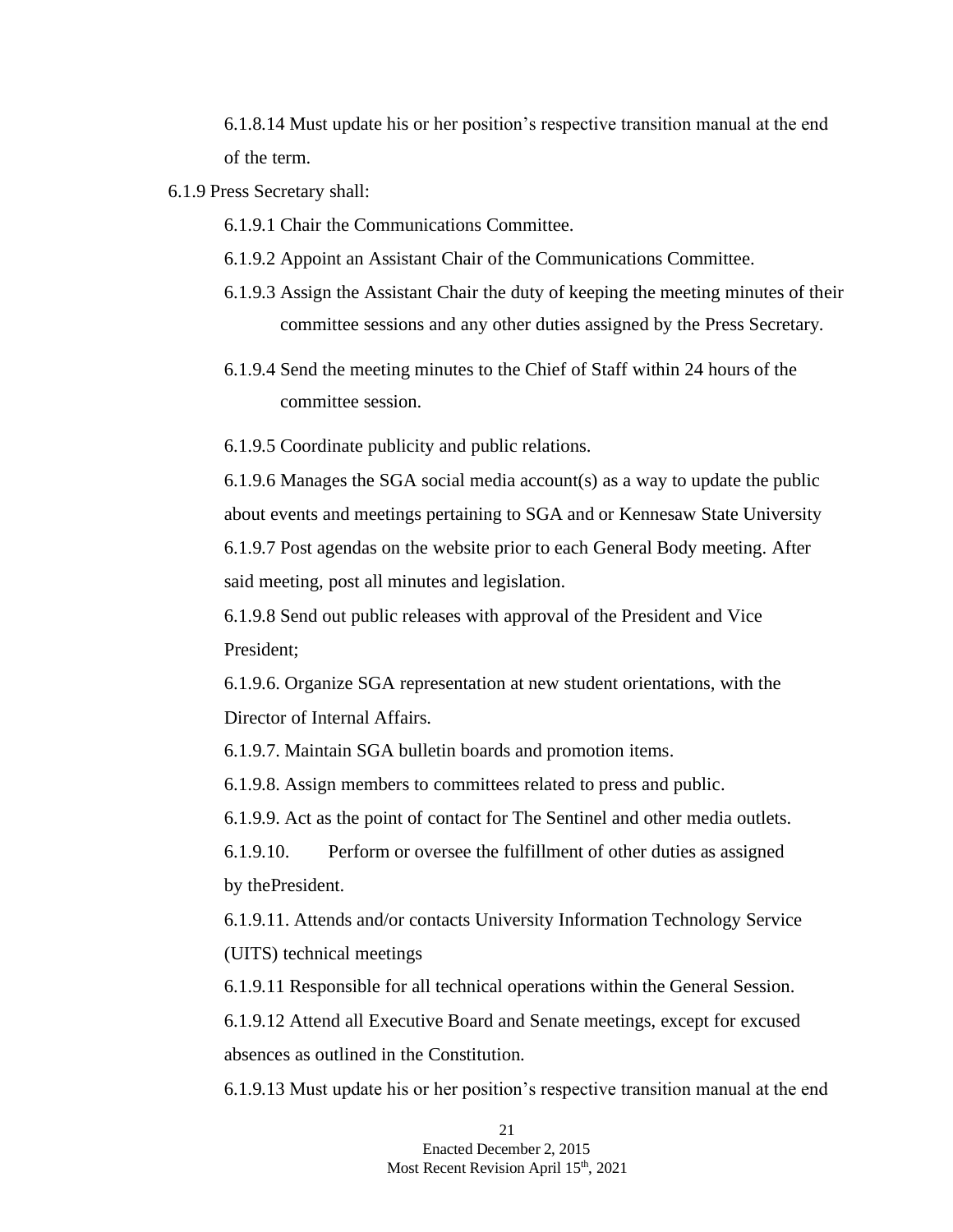of the term.

6.1.10 The Director of Diversity and Inclusion shall:

- 6.1.10.1. Chair the Diversity and Inclusion Committee.
- 6.1.10.2. Appoint an Assistant Chair of the Diversity and Inclusion Committee.
- 6.1.10.3. Assign the Assistant Chair the duty of keeping the meeting minutes of their committee sessions and any other duties assigned by the Director of Diversity and Inclusion.
- 6.1.10.4. Send the meeting minutes to the Chief of Staff within 24 hours of the committee session.
- 6.1.10.5. Serve as liaison with the Office of Diversity and Inclusion.
- 6.1.10.6. Meet monthly with the Chief Diversity Officer.
- 6.1.10.7. Assist in the annual planning of Diversity Week and any other diversity holidays
- 6.1.10.8. Assist in upholding Bylaw 17.3
- 6.1.10.9. Perform or oversee other duties as assigned by the President and Vice President.
- 6.1.10.10. Attend all Executive Board and Senate meetings, except for excused absences as outlined in the Constitution and Bylaws.
- 6.1.10.11. Must update his or her position's respective transition manual at the end of the term.
- 6.1.10.12. Must participate in in-person team development and skill development training two weeks prior to the start of Fall Semester.
- 6.1.10.13. Oversee all the duties of each of the Senators assigned to their Committee.
- 6.1.11 Attorney General shall:
	- 6.1.10.1 Serve as chair of the Governance Committee.
	- 6.1.10.2 Serve as official Parliamentarian of the General Session meeting.
	- 6.1.10.3 Maintain order in meetings.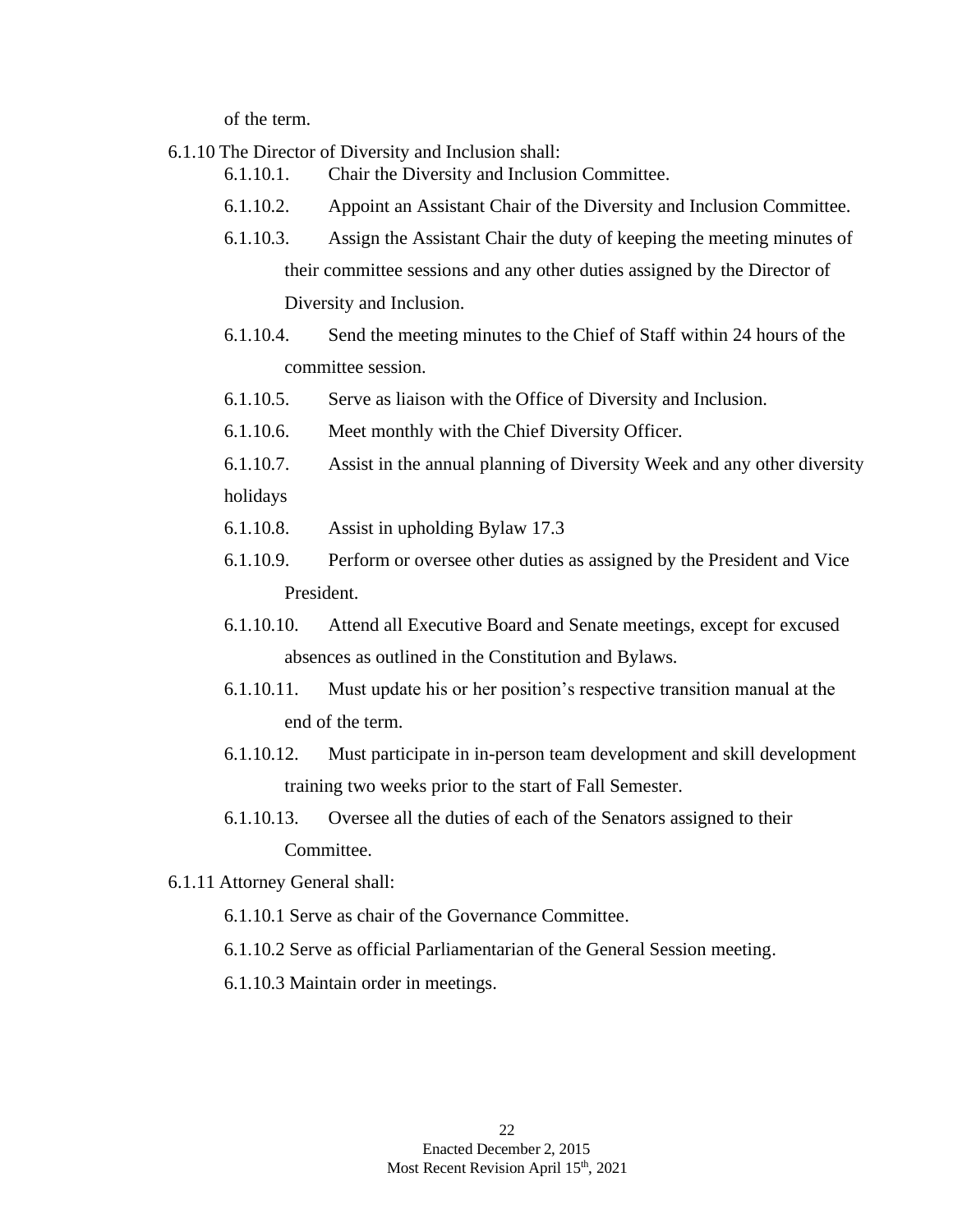6.1.10.4 Serve as official preserver of the Constitution and Bylaws of SGA and assist the Chief of Staff in the yearly Constitutional review.

6.1.10.5 Maintain up-to-date knowledge of Robert's Rules of Order.

6.1.10.6 Enforce the dress code of SGA in all meetings.

6.1.10.7 Perform or oversee other duties as assigned by the Vice President.

6.1.10.8 Attend all Executive Board and Senate meetings, except for excused absences as outlined in the Constitution and Bylaws.

6.1.10.9 Must update his or her position's respective transition manual at the end of the term.

6.2 The SGA Senate shall consist of the elected positions of College Senators, who serve specific colleges, and Commission Chair Senators, who serve specified populations and groups within Kennesaw State University.

6.2.1 College Senators shall:

- 6.2.1.1 Attend all General Session meetings. In case of absence, notify the Secretary at least 24 hours in advance. The Chief of Staff, in consultation with the Executive Board, can make exceptions to this rule. Work and school shall not be considered grounds for excused absences.
- 6.2.1.2 Serve a minimum of one office hour per week in Fall and Spring Semesters while classes are in session. Officer hours are to be served in the SGA Office, Monday through Friday between the hours of 8 AM and 8 PM, except for special cases approved by the Chief of Staff.
- 6.2.1.3 Attend a monthly fifteen minute one on one with the President Pro Temp.
- 6.2.1.4 Compile an officer report to be completed monthly covering the following, but may not be limited to: issues of their constituency, efforts to address the said issues, demonstrated outreach to their constituency, and recommendations for SGA for the future.
- 6.2.1.5 Serve on at least one standing Committee.
- 6.2.1.6 Meet at least twice per semester with the Dean of their college or other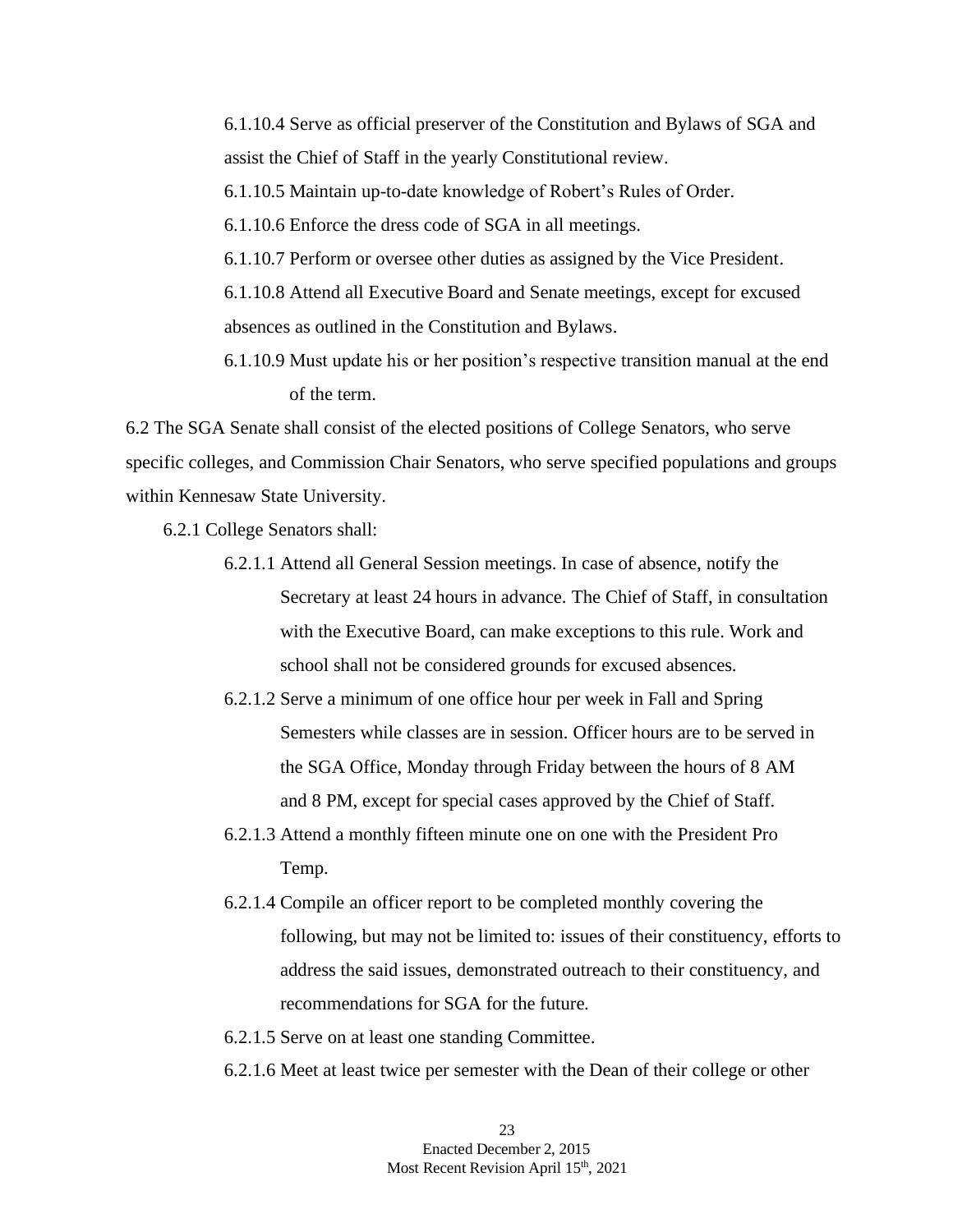appropriate administrators within the college.

- 6.2.1.7 Must attend appropriate meetings and organizations that fall under that constituency as determined by the President Pro Temp.
- 6.2.1.8 Attend or create one campus engagement per month.
- 6.2.1.9 Perform other duties as assigned by the President Pro Temp.
- 6.2.2 Commission Chair Senators shall:
	- 6.2.2.1 Attend all General Session meetings. In case of absence, notify the Secretary at least 24 hours in advance. The Chief of Staff, in consultation with the Executive Board, can make exceptions to this rule. Work and school shall not be considered grounds for excused absences.
	- 6.2.2.2 Serve a minimum of one office hour per week in Fall and Spring Semesters while classes are in session. Officer hours are to be served in the SGA Office, Monday through Friday between the hours of 8 AM and 8 PM, except for special cases approved by the Chief of Staff.
	- 6.2.2.3 Attend a monthly fifteen minute one on one with the President Pro Temp.
	- 6.2.2.4 Compile an officer report to be completed monthly covering the following, but may not be limited to: issues of their constituency, efforts to address the said issues, demonstrated outreach to their constituency, and recommendations for SGA for the future.
	- 6.2.2.5 Serve on at least one standing Committee.
	- 6.2.2.6 Must represent their commissions in all meetings with administration.
	- 6.2.2.7 Must attend appropriate meetings and organizations that fall under that constituency as determined by the President Pro Temp.
	- 6.2.2.8 Attend or create one campus engagement per month.
	- 6.2.2.9 Perform other duties as assigned by the President Pro Temp.

6.3 The Intern Program will consist of the Student Government Interns, who serve as non-voting members of the Student Government. SGA Interns shall not be able to make motions.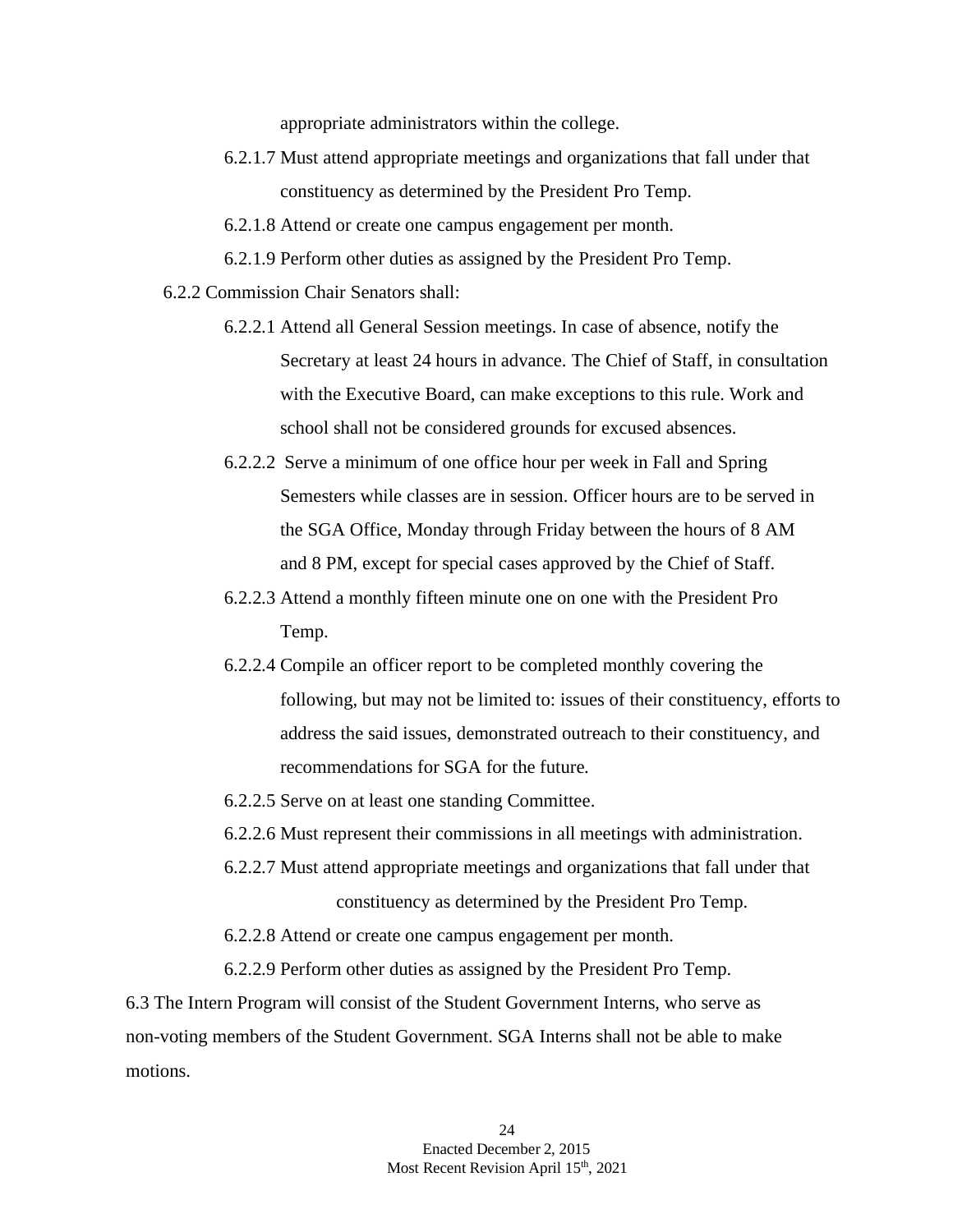- 6.3.1. Student Government Interns shall:
	- 6.3.1.1 Attend at least two General Session meetings over the term of the semester. Director of Internal Affairs can make exceptions to this rule.
	- 6.3.1.2 Function and report as members of the committee or to the senator to which they are assigned.
	- 6.3.1.3 Meet at least once a month with the Director of Internal Affairs.
	- 6.3.1.4 Compile a report to be completed monthly covering the issues of KSU, recommendations for SGA for the future, and upcoming involvement within SGA.
	- 6.3.1.5 Perform duties as assigned by the Director of Internal Affairs and/or the senator to which they are assigned.

### **Article VII: Penalty System**

If the President Pro Tempore or Attorney General is the officer being charged, the Vice President will oversee the contract process.

- 7.1 The Demerit System
- 7.1.1 The demerit system shall be used for smaller infractions including the following but not limited to: tardiness and dress code violations.
	- 7.1.2 Three demerits are immediately equivalent to one strike.
	- 7.1.3 Demerits may be issued for the following (including but not limited to):
		- 7.1.3.1 Second dress code violations
		- 7.1.3.2 Arriving tardy to a General Session meeting
		- 7.1.3.3 Missing one or more related meetings (Commission meetings, Committee meetings, tabling, etc.)
		- 7.1.3.4 Missing one week of office hours
- 7.1.4 Regarding notification, the defendant must be emailed with a notification of his/her demerit, specific reasons as to why, and a current count of how many demerits they have.
	- 7.1.4.1 SGA Advisor, President Pro Temp, and President must be included on these emailnotifications.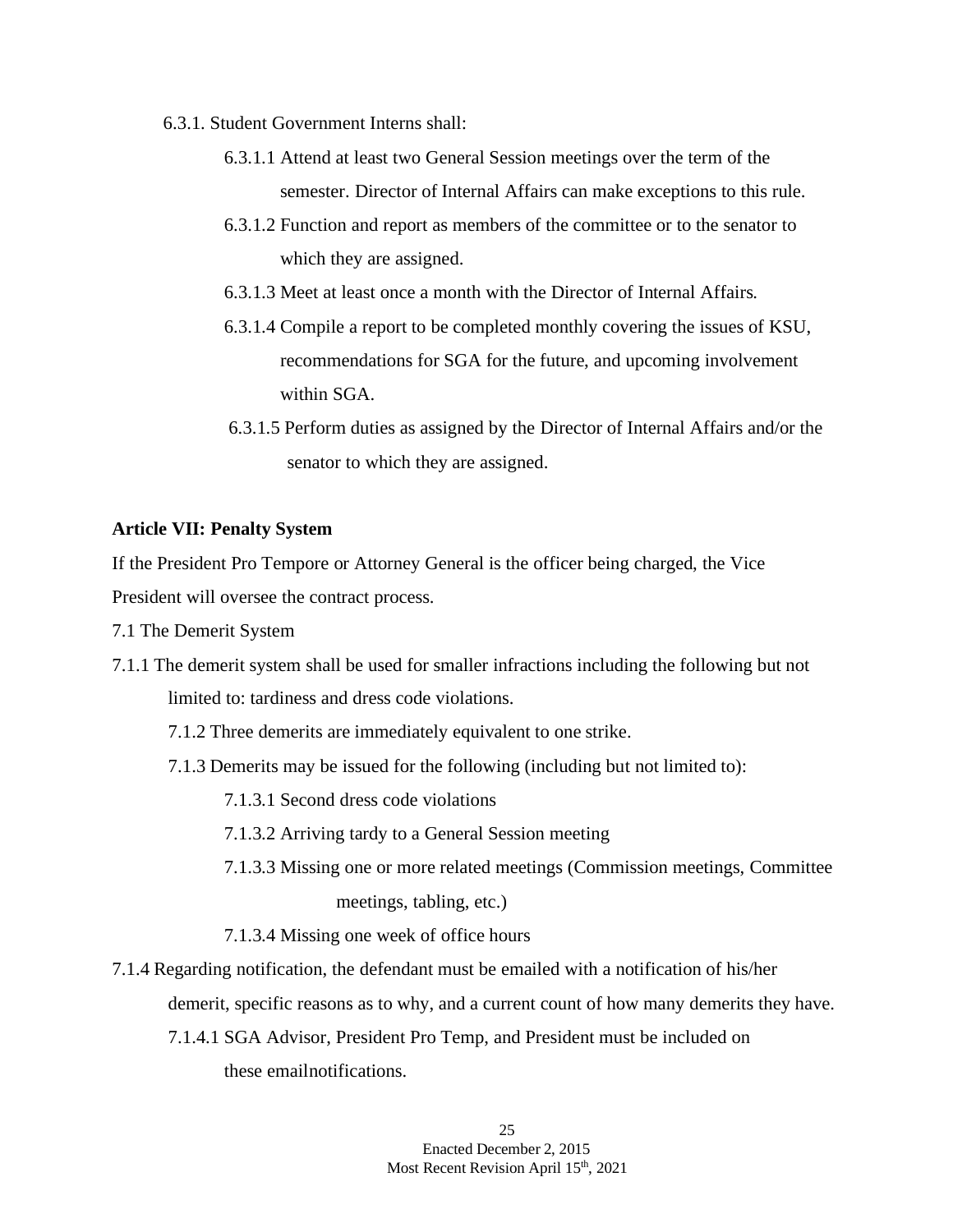- 7.1.5 Upon his or her second demerit, it must be noted to that individual, that upon receiving a third demerit, all three demerits will be instantly converted to a strike.
- 7.2 Strike System
	- 7.2.1 Strike 1
- 7.2.1.2 An emailed notice must be issued to the officer to which the officer must reply that the email has been received.
- 7.2.1.3 If the officer fails to respond to the email within 48 business hours, the officer immediately proceeds to strike 2
- 7.2.1.4 A "Strike 1" can be immediately issued (bypassing demerits) for actions such as the following (including but not limited to):

7.2.1.4.1 Missing a General Session

- 7.2.1.4.2 Failing to submit an Officer Report
- 7.2.1.4.3 Failing to schedule a monthly 1:1
- 7.2.1.4.4 Failing to appear for scheduled monthly 1:1
- 7.2.1.4.5 Failing to attend a mandatory event without approved excuse
- 7.2.1.4.6 Failing to schedule a meeting with an administrator 7.2.2 Strike 2
	- 7.2.2.1 An emailed notice must be sent to the officer to which the officer must

reply that the email has been received.

- 7.2.2.2 If the officer fails to respond to the email within 48 business hours, the officer immediately proceeds to strike 3
- 7.2.3 Strike 3
	- 7.2.3.1 After receiving Strike 3 said officer shall be immediately removed
- 7.3 Additional Information

7.3.1 Strikes and demerits restart every semester (excluding summer)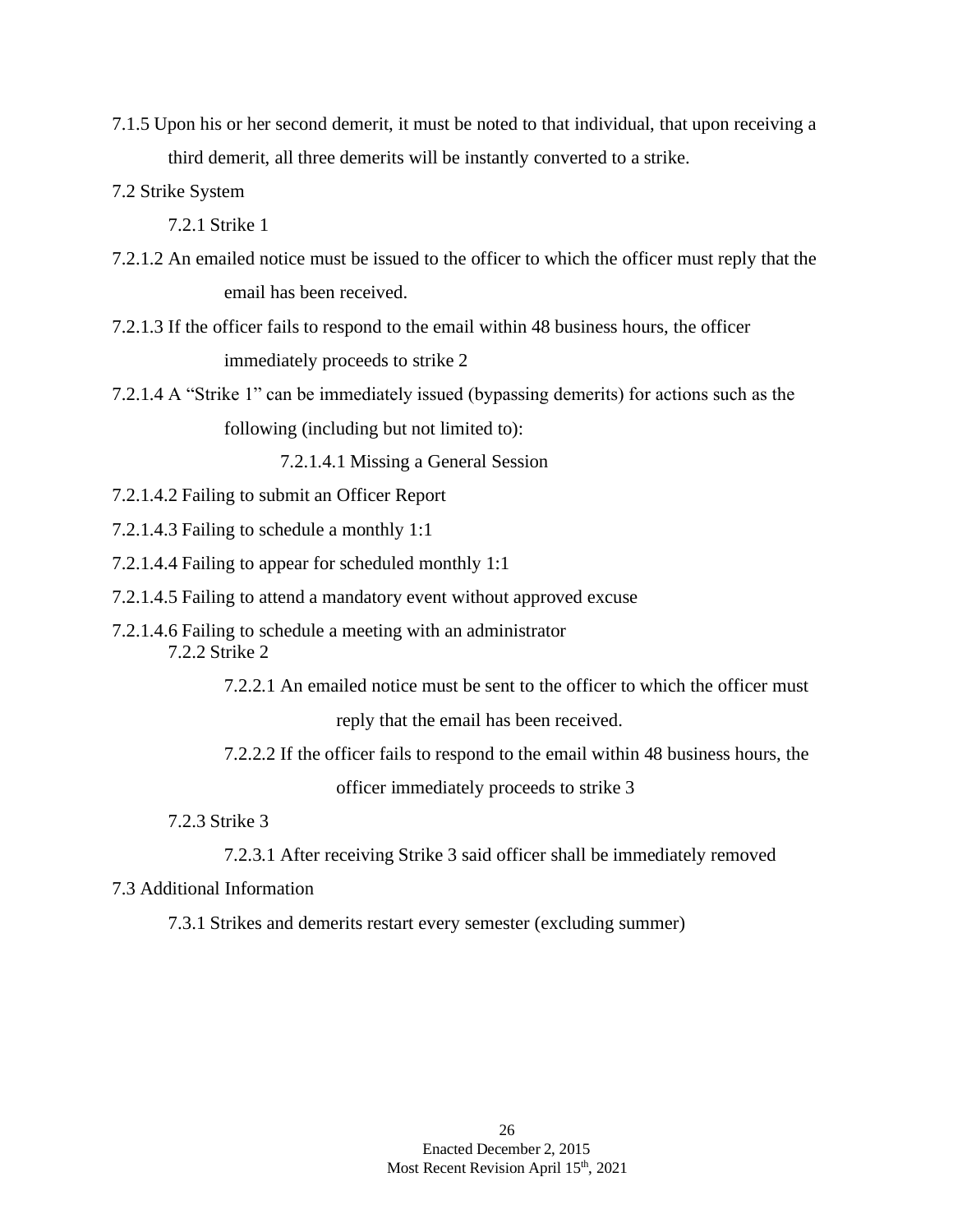7.3.2 Contracts and impeachment proceedings can be continued into the following semester at the discretion of the Attorney General with consultation of the Governance Committee as needed.

7.4 Procedure to issue a demerit or strike:

- 7.4.1 All executive board members can email the Attorney General or the President Pro Temp.
- 7.4.2 The demerit and/or strike must be approved by the Attorney General, in consultation with Governance Committee as needed to be officially inputted to keep trackof SGA members' status.
- 7.4.3 Attorney General and President Pro Temp must have a living document containing all demerits and/or strikes, scheduled and nonscheduled 1:1s, campus engagements, and officer reports.
- 7.4.3 Any member of Student Government can submit a complaint on any member of Student Government to the Attorney General via email at any point in time.

7.5 All strikes are at the discretion of the Attorney General and GovernanceCommittee, but not limited to all the above.

### **Article VIII: Line of Succession**

8.1 In case of temporary absence or a position opening, the line of succession is as follows:

- 8.1.1 The President
- 8.1.2 The Vice President
- 8.1.3 Treasurer
- 8.1.4 President Pro Temp
- 8.1.5 Attorney General
- 8.1.6 Director of Internal Affairs
- 8.1.7 Director of External Affairs
- 8.1.8 Director of Academic Affairs
- 8.1.9 Director of Diversity and Inclusion
- 8.1.10Press Secretary
- 8.1.11Chief of Staff
- 8.1.12If the above officers are absent, the Senate shall vote on a temporary chair from the

27 Enacted December 2, 2015 Most Recent Revision April 15<sup>th</sup>, 2021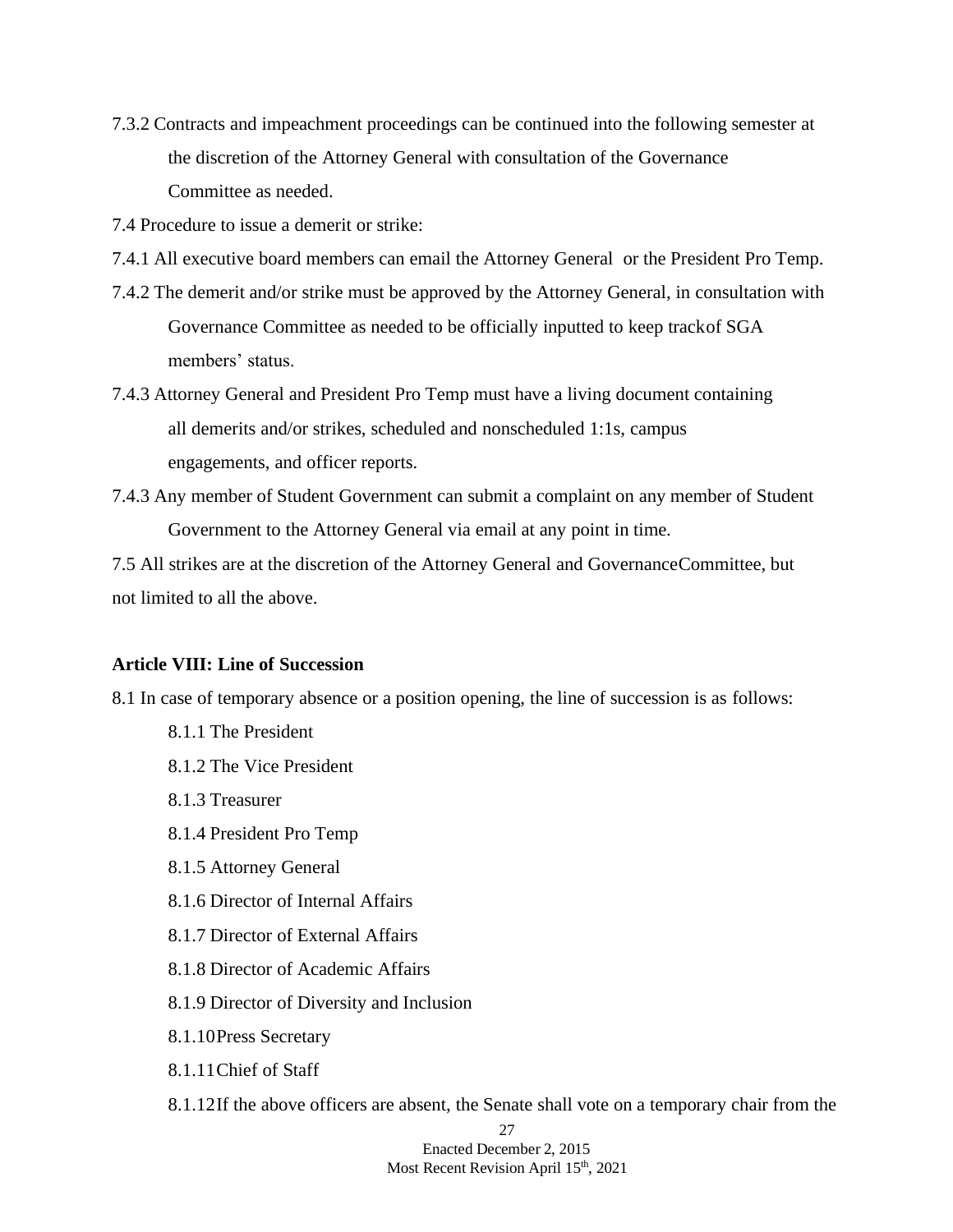remaining Executive Board officers that will reside within the position in question until a special election can be held to fill said seat.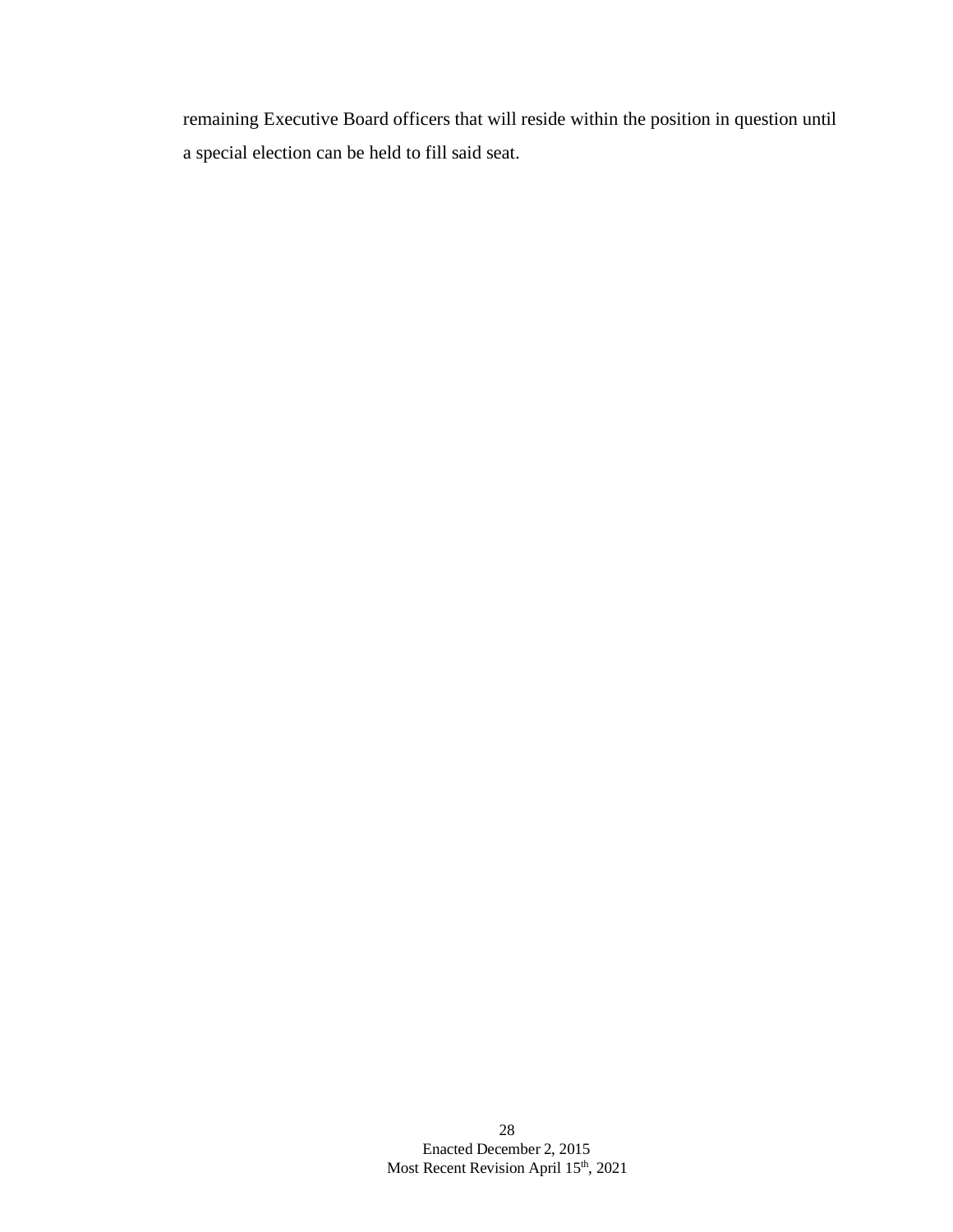8.1.13If all the Executive Board officers are absent, the Senate shall vote on a chair from the Senate. that will reside within the position in question until a special election can be held to fill said seat.

8.2 Cabinet Members reserve the right to maintain his or her position and pass the opportunity for the open position off to the next officer in line in the succession.

8.3 Upon the vacancy of the Treasurer position, there must be a special election containing candidates who applied through OwlLife.

8.4 Upon vacancy of a Director position, the Vice President will appoint a new director who will take the position upon a simple majority (51%) vote from the Senate.

### **Article IX: The Faculty/Staff Advisor**

9.1 The Advisor shall be the Director of Student Life or his/her designee.

9.2 The Advisor shall attend all Executive Board and Senate meetings.

9.3 The Advisor shall advise the SGA Executive Board of all functions, policies, and rules of KSU and the Board of Regents.

9.4 The Advisor shall orchestrate team development training and skill development training in which the Executive Members shall participate in four hours per semester of team development and four hours per semester in skill development training.

### **Article X: Constitution and Bylaws**

10.1 All officers of the SGA Executive Board and Senate shall abide by the SGA Constitution and Bylaws.

### **Article XI: Budget Request to SABAC**

11.1 The SGA President, or designee, shall present the SGA budget to SABAC during the Spring Semester.

11.2 The proposed budget must have input from all aforementioned Executive Board Officers, as outlined in Article VI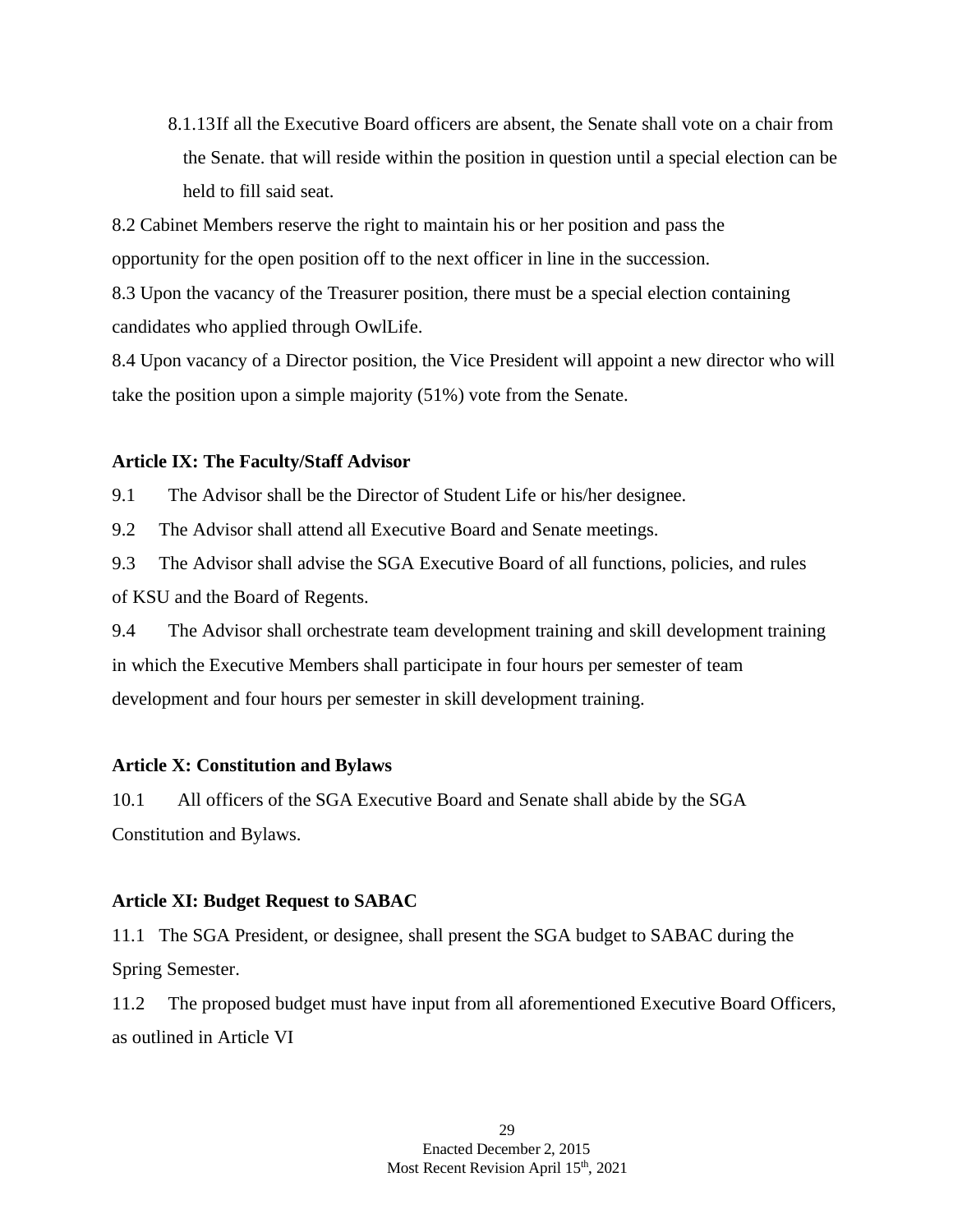11.3 The proposed budget must be presented to and approved by a majority vote of SGA before it is presented to SABAC.

### **Article XII: Committees**

- 12.1 Senators and interns will submit committee preferences and will be appointed to at least one standing internal committee by the SGA Vice President as follows:
	- 12.1.1 Academic Affairs
		- 12.1.1.2 The responsibility of the Academic Affairs Committee shall include, but is not limited to, issues pertaining to all academic affairs of Kennesaw State University.
		- 12.1.1.3 Members of this committee must accompany the Director of Academic Affairs to attend one meeting with the Provost or Vice President of Academic Affairs per academic year.

### 12.1.2 Internal Affairs

12.1.2.1 The responsibility of the Internal Affairs Committee shall include, but is not limited to, issues pertaining to all facets of the student experience provided to students at KSU.

### 12.1.3 External Affairs

- 12.1.3.1 The responsibility of the External Affairs Committee shall include, but is not limited to, issues involving coordination with the local, state, and national elected leaders as appropriate as it affects studentsat Kennesaw State University.
- 12.1.3.2 The External Affairs Committee shall also work with the KSU Alumni Association, as needed.
- 12.1.3.3 Members of this committee must accompany the Director of External Affairs to one meeting with the KSU Chief of Police or Cobb County Commission per academic year.
- 12.1.4 Diversity and Inclusion Committee 12.1.4.1 The Director of Diversity and Inclusion shall chair this committee.

30 Enacted December 2, 2015 Most Recent Revision April 15<sup>th</sup>, 2021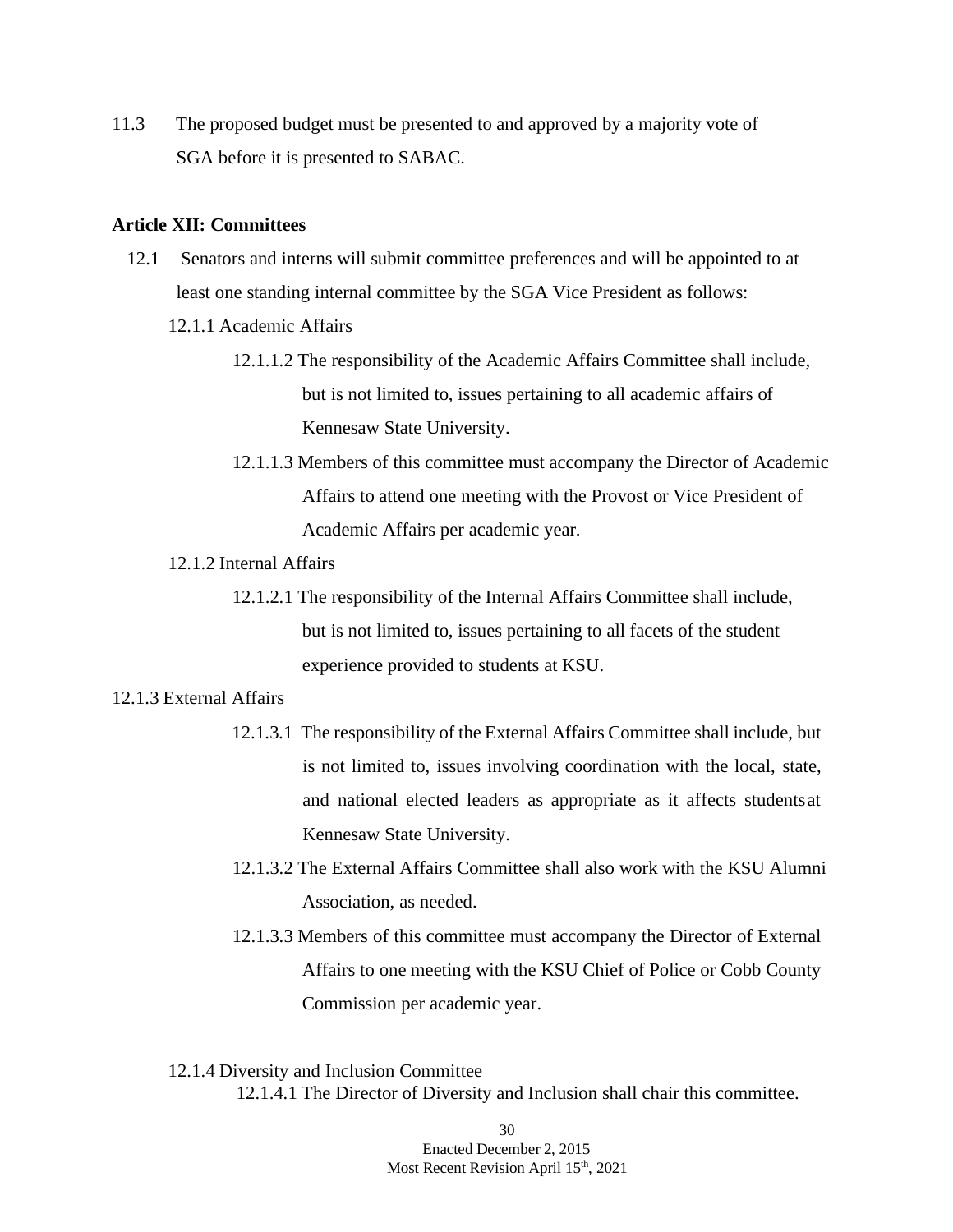- 12.1.4.2 The responsibility of the Diversity and Inclusion Committee shall include, but is not limited to, issues relating to diversity, inclusion, and equity at Kennesaw State University.
- 12.1.4.3 The committee members must accompany the Director of Diversity and Inclusion to one meeting with the Chief Diversity Officer per academic year.
- 12.1.5 Communications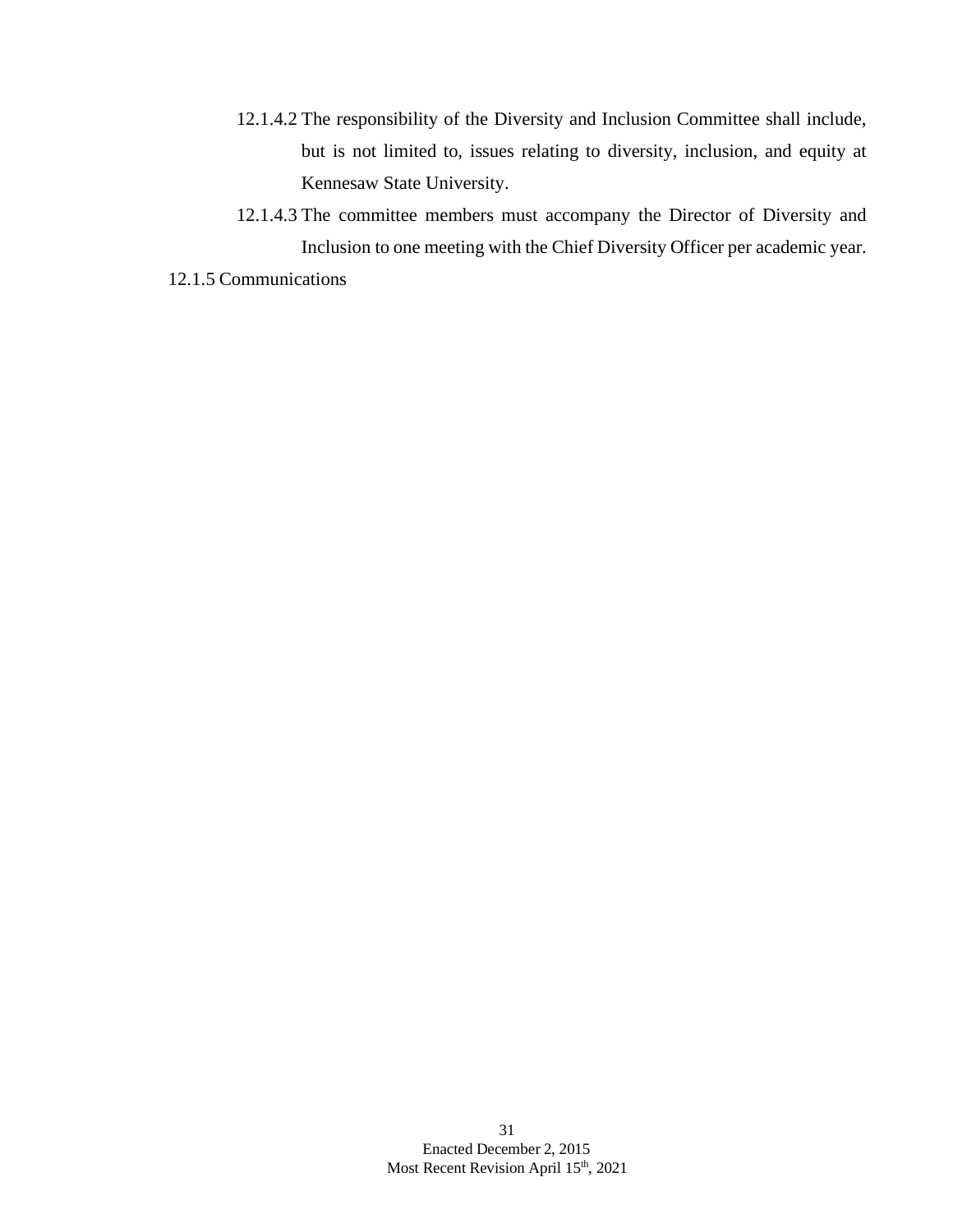- 12.1.5.1 The responsibility of the Communications Committee shall include, but is not limited to, publicizing SGA and non-SGA events, initiatives, branding, and managing the SGA website and social media.
- 12.1.5.2 The committee members must accompany the Director of Communications to one meeting with UTIS per academic year.
- 12.1.5.3 The responsibility of the Communications Committee shall also include issues pertaining to technology as it affects students at Kennesaw State University.
- 12.1.5.4 Members of the committee must actively participate in social media campaigns dictated by the Director of Communications to increase student involvement on campus.

12.2 Governance

- 12.2.1 The Attorney General shall chair the Governance Committee.
- 12.2.2 The President, in consultation with the Governance Chair, shall appoint members of the Governance Committee who will be confirmed by a majority vote of the Senate.
- 12.2.3 The Governance Committee shall consist of the Chair, one Executive Board member, and three senators.
- 12.2.4The responsibilities of the Governance Committee shall include resolving appeals of decisions made by the chair of SGA meetings, deciding questions of ethics, and assisting the Chief of Staff in a yearly review of the Constitution and Bylaws. The Governance Committee will meet as needed and decisions will be decided by majority vote.
- 12.3 Stipend Committee explained in Article V.
- 12.4 Campus Committees
	- 12.4.1 The SGA President, in consultation with the Treasurer, shall appoint SGA members as representatives to theStudent Fee Committee, Student Activities and Budget Advisory Committee, and to other University committees.
- 12.4.2 All SGA appointed representatives shall abide by the SGA Constitution and Bylaws.

32 Enacted December 2, 2015 Most Recent Revision April 15<sup>th</sup>, 2021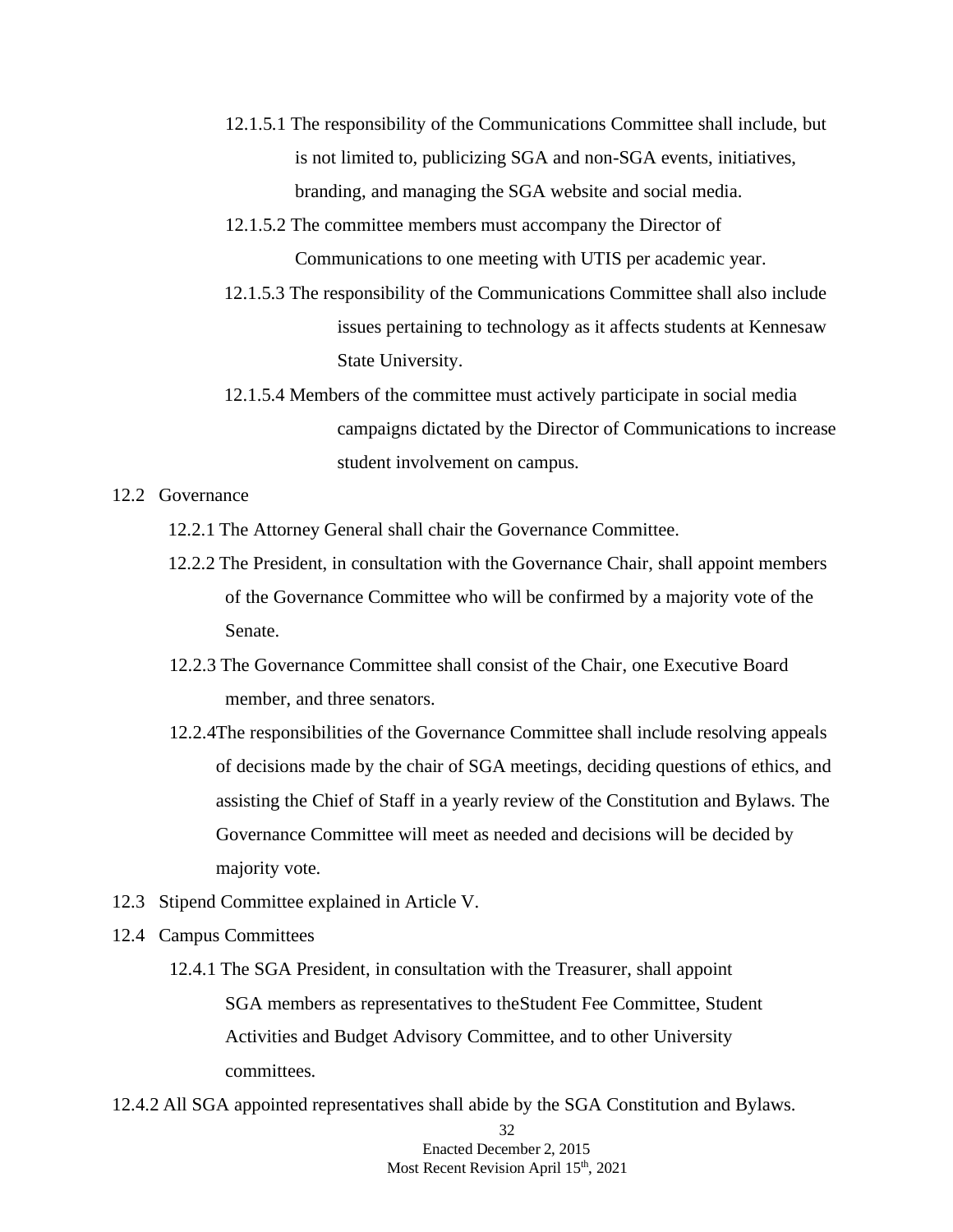- 12.4.3 Committee representatives may be removed by the SGA President and the Attorney General when they can no longer fulfill their responsibility.
- 12.4.4. Committee representatives serving on behalf of SGA shall report on the current status of said committee during their next open forum report.
- 12.5 Student Fee Committee
	- 12.5.1The members of the Student Fee Committee (SFC) are appointed by the SGA President and shall be confirmed by a two-thirds approval of the Senate.
	- 12.5.2The Student Fee Committee shall be comprised of 13 voting members and 4 ex-officio, non voting members. The membership shall be as follows:
- 12.5.2.1 Seven students to be appointed for a term ending with the election of the next SGA administration.
	- 12.5.2.2 The Vice President for Student Affairs or designee.

12.5.2.3 The Chair of the Athletic Board or designee.

- 12.5.2.4 The Chair of the Information Technology Advisory Committee or designee.
- 12.5.2.5 The Chair of the Public Safety Advisory Committee or designee.
- 12.5.2.6 Vice President for Operations or designee.
- 12.5.2.7 The SGA President.
- 12.5.2.8 Ex-Officio (non-voting) members.
- 12.5.2.8.1 Dean of Students.
- 12.5.2.8.2 Director of the Office of Budget and Planning.
- 12.5.2.8.3 Associate Director of the Office of Budget and Planning.
- 12.5.2.8.4 Assistant to the Vice President for Student Affairs.

12.5.3 SFC shall elect, by majority vote and requiring the affirmative vote of at least three student members, a student chair from its membership. The chair shall not vote, except in the case of breaking a tie.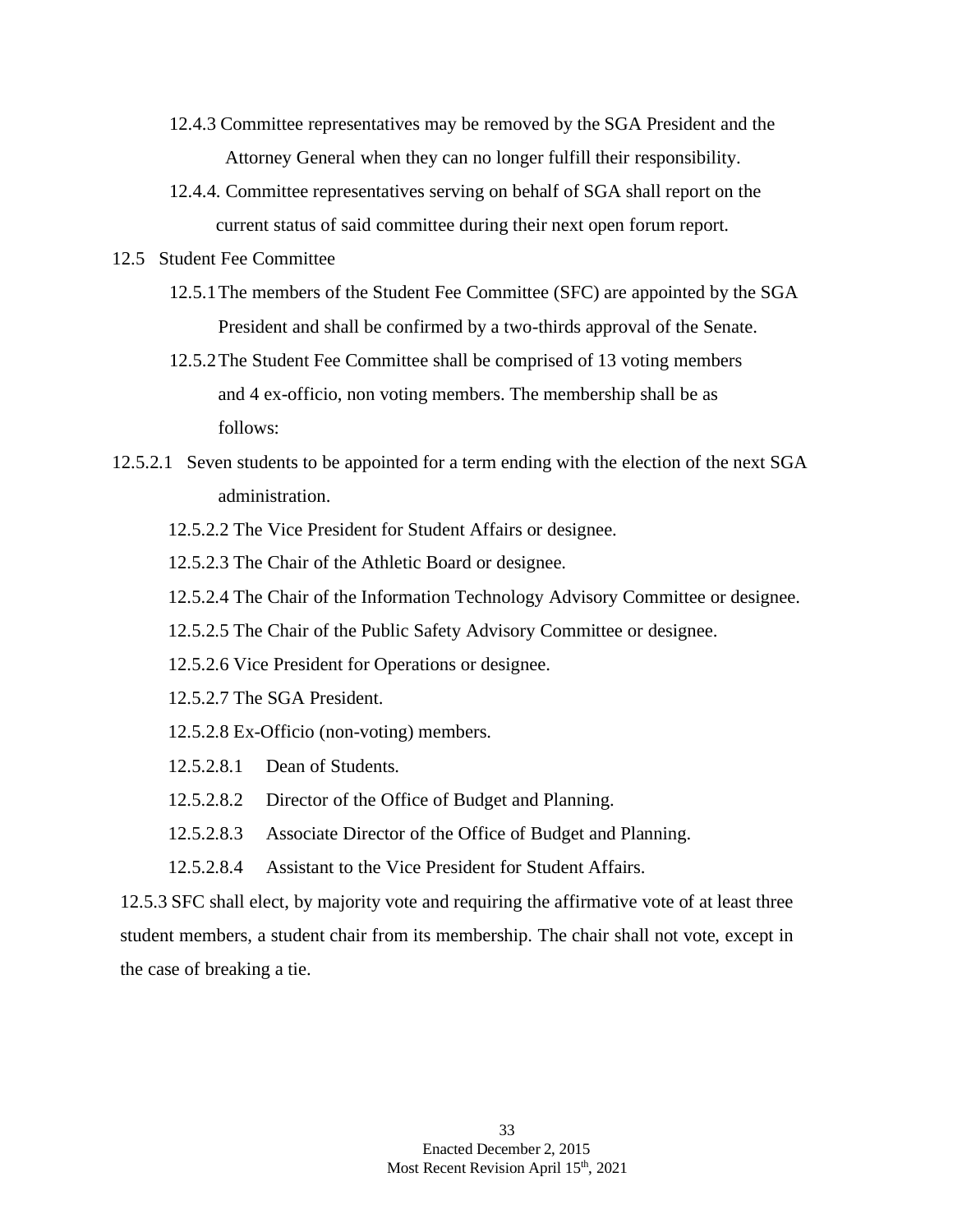12.5.4SFC shall advise the University President on proposals to increase, decrease, or create any new student fee. SFC shall also advise the University President on the disposition of all student fees.

### **Article XIII: Commissions**

- 1.1. Commissions
	- 1.1.1. Responsibilities of Commissions

1.1.1.1. Each Commission must meet formally at least once a month to discuss commission work. The minutes from these meetings must be recorded and forwarded to the Senate Leaders.

1.1.1.2. Each Commission must meet at least twice per semester with the appropriate campusadministrator related to the issues of their constituency.

1.1.1.3. Each Commission must compile a report to be completed annually covering the issuesof their constituency, demonstrated outreach to their constituency, demonstrated efforts to address the issues of their constituency, benchmarking of other institutions as it relates to their constituency, and recommendations for SGA for the future.

### 1.1.2. Standing Commissions

- 1.1.2.1. Non-traditional Students
- 1.1.2.2. International Students
- 1.1.2.3. Students with Disabilities
- 1.1.2.4. American Minorities
- 1.1.2.5. Residence Life
- 1.1.2.6. Registered Student Organizations
- 1.1.2.7. Fraternity and Sorority Life
	- 1.1.2.7.1. The FSL Senator must attend monthly President Executive Council meetings (otherwise referred to as president's meetings).
	- 1.1.2.7.2. The FSL Senator will attend the Fraternity and Sorority Life Leadership team meetings once a month.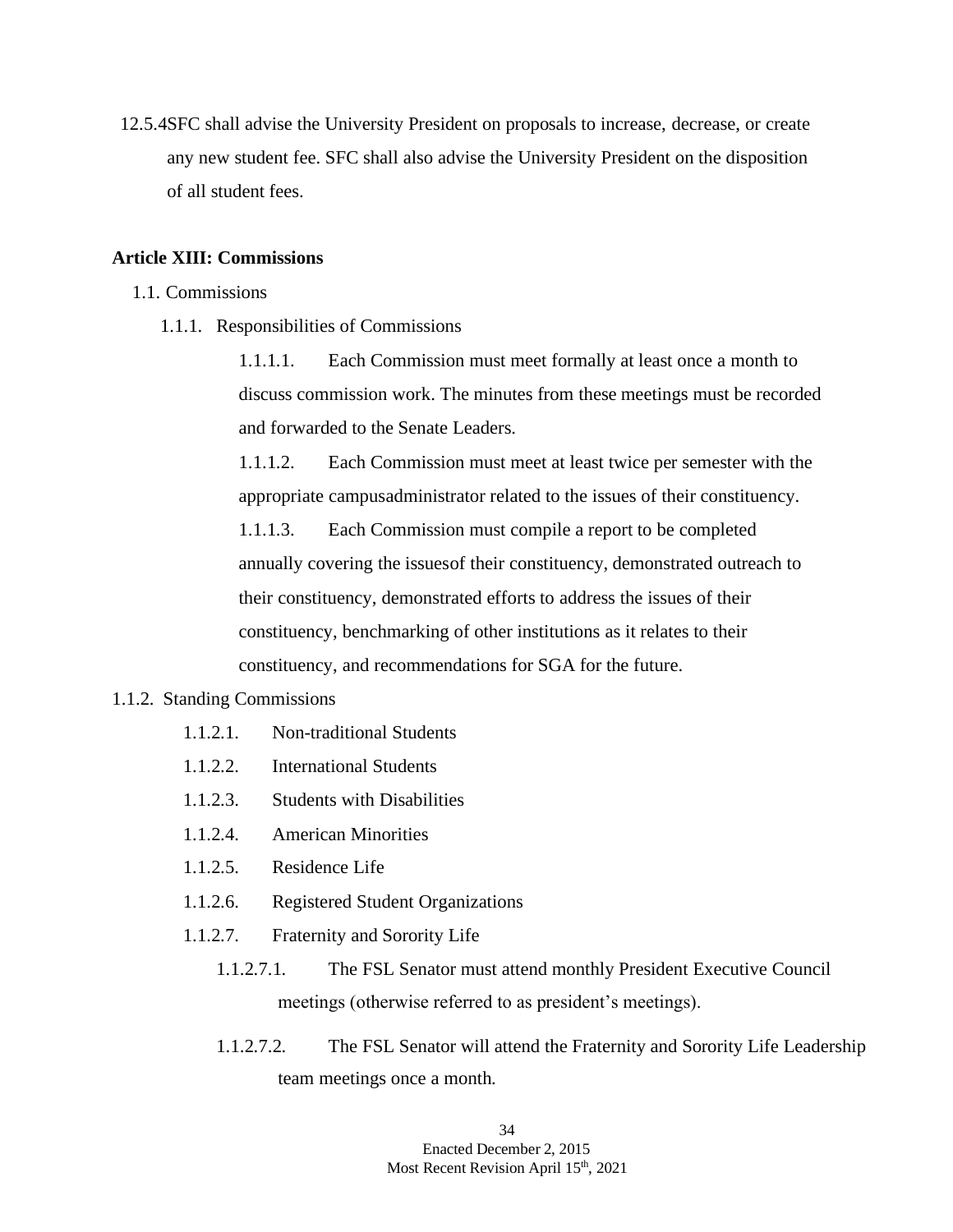- 1.1.2.7.3. The FSL Senator will hold responsibility of marketing events for any fraternity or sorority chapter on personal and organizational social media.
- 1.1.2.7.4. The FSL Senator will attend a 1:1 meeting with the Vice President of Student Affairs each semester.
- 1.1.2.7.5. The FSL Senator will attend at least 2 social events per semester held by the FSL constituents.
- 1.1.2.7.6. The FSL Senator will act as the liaison between SGA and the Department of Fraternity and Sorority Life.
- 1.1.2.7.7. The FSL Senator will maintain a list of contacts in FSL leadership positions.
- 1.1.2.8. Student Athletics
- 12.1.2.9 Student Veterans
- 13.1.2.10 First Year Students

### **Article XIV: Elections Policy**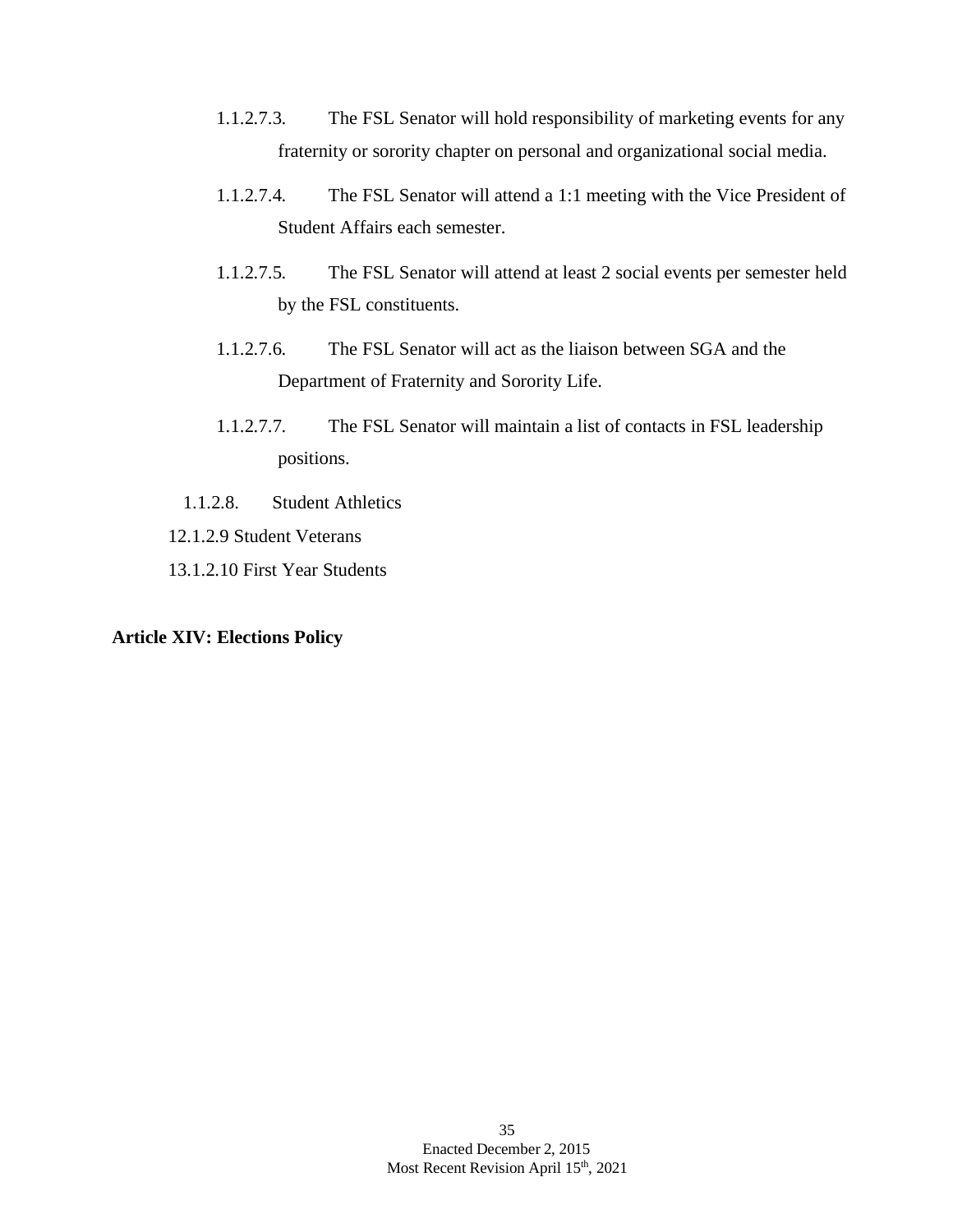- 14.1 The SGA President shall appoint the Elections Chair with confirmation by two-thirds vote of the Senate.
- 14.2 The Elections Chair shall not be running for office.
- 14.3 It is the responsibility of the Elections Chair to:
	- 14.3.1 Select an Elections Committee that consists of at least the SGA Advisor, the Elections Chair and at least one SGA member who is not running for office.
	- 14.3.2 Work with the Elections Committee to uphold the rules and regulations for campaigning and elections as a whole.
	- 14.3.3 Communicate with the Attorney General any violations regarding campaigning and election matters. Any candidate or ticket broughtbefore the Elections Committee and issued a penalty may seek to appeal the decision before the Governance Committee.
	- 14.3.4 Coordinate with the Press Secretary for publicity for the elections.
	- 14.4.5 Schedule mandatory meeting with candidates to ensure that they are informed of elections rules.
- 14.4 While the Elections Chair will be responsible for organizing and overseeing all aspects of elections, the Office of Student Life shall provide necessary support and direction throughout the process.
- 14.5 Elections shall be governed according to the standards set forth in the Elections Bylaws determined by the Elections Committee.
	- 14.5.1 The Elections Bylaws will be presented to the Senate no later than the last meeting of the Fall semester prior to elections.
	- 14.5.2 If not presented by the end of the Fall semester, the Elections Bylaws of the previous year will be used.
	- 14.5.3 The Elections Bylaws must be approved by two-thirds vote of all voting officers.
	- 14.6 The Elections Committee Chair in consultation with the Elections Committee shall disqualify any candidate who does not abide by all Elections Bylaws.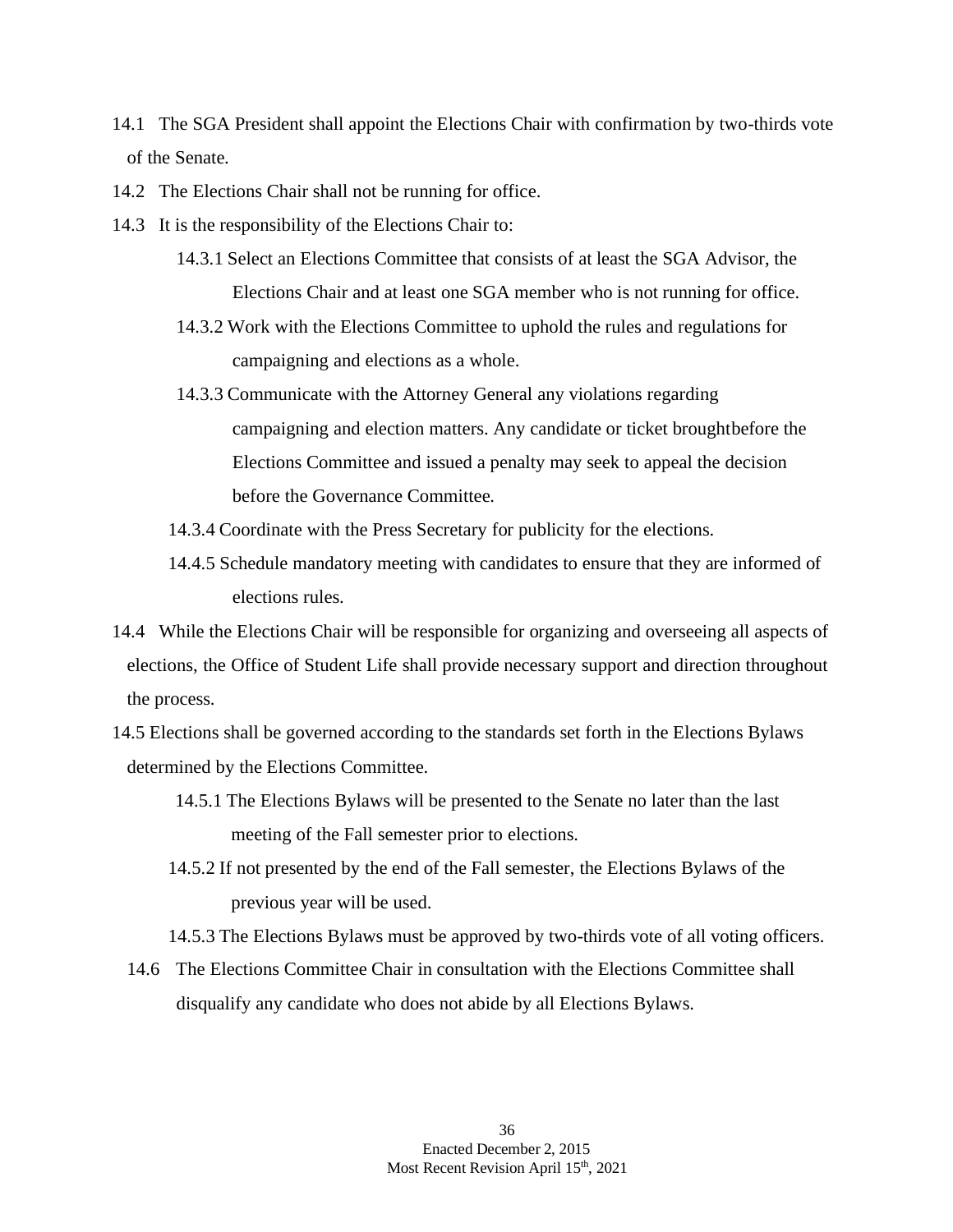14.6.1 The Elections Committee shall disqualify any candidate who is not present at the mandatory meeting for the election pending the veto of this decision by the Director of Procedural Operations in consultation with the Governance Committee.

- 14.7 Campaign announcement and commencement shall begin two weeks prior to the start of week of voting.
- 14.8 The timeline for elections will be outlined in the Elections Bylaws.
- 14.9 Voting shall occur online through Owl Life.
	- 14.10 The elected officers of SGA shall be as followed: President, Vice President, Treasurer, and Senators.

### **Article XV: Vacancies in SGA**

- 15.1 Formation of Vacancies Committee
	- 15.1.1 A vacancy committee made up of at least three (3) SGA officers from each campus, will be formed by the Vice President and will remain as such for the remainder of the academic year through an appointment process.

15.1.2 Appointment to the vacancy committee are determined based on the interest from SGA officers and the committee will only meet to fill vacant positions.

15.2 Between elections, students interested in filling a vacant Senate or Executive Board position on SGA must fill out the pertinent form on SGA's Owl Life page.

- 15.2 The Vacancies Committee, will review and discuss the applicant with the Executive Board.
- 15.3 New Officers must participate in a two-week training process as follows:
	- 15.3.1 New Officers must work with the Director of Internal Affairs and Vice President to understand all required duties.
	- 15.3.2 New officers will be presented with a packet containing the SGA Constitution, Bylaws, and other information deemed appropriate.
	- 15.3.3 The SGA President or designee and at least one additional member of the Executive Board will interview the applicant prior to nomination.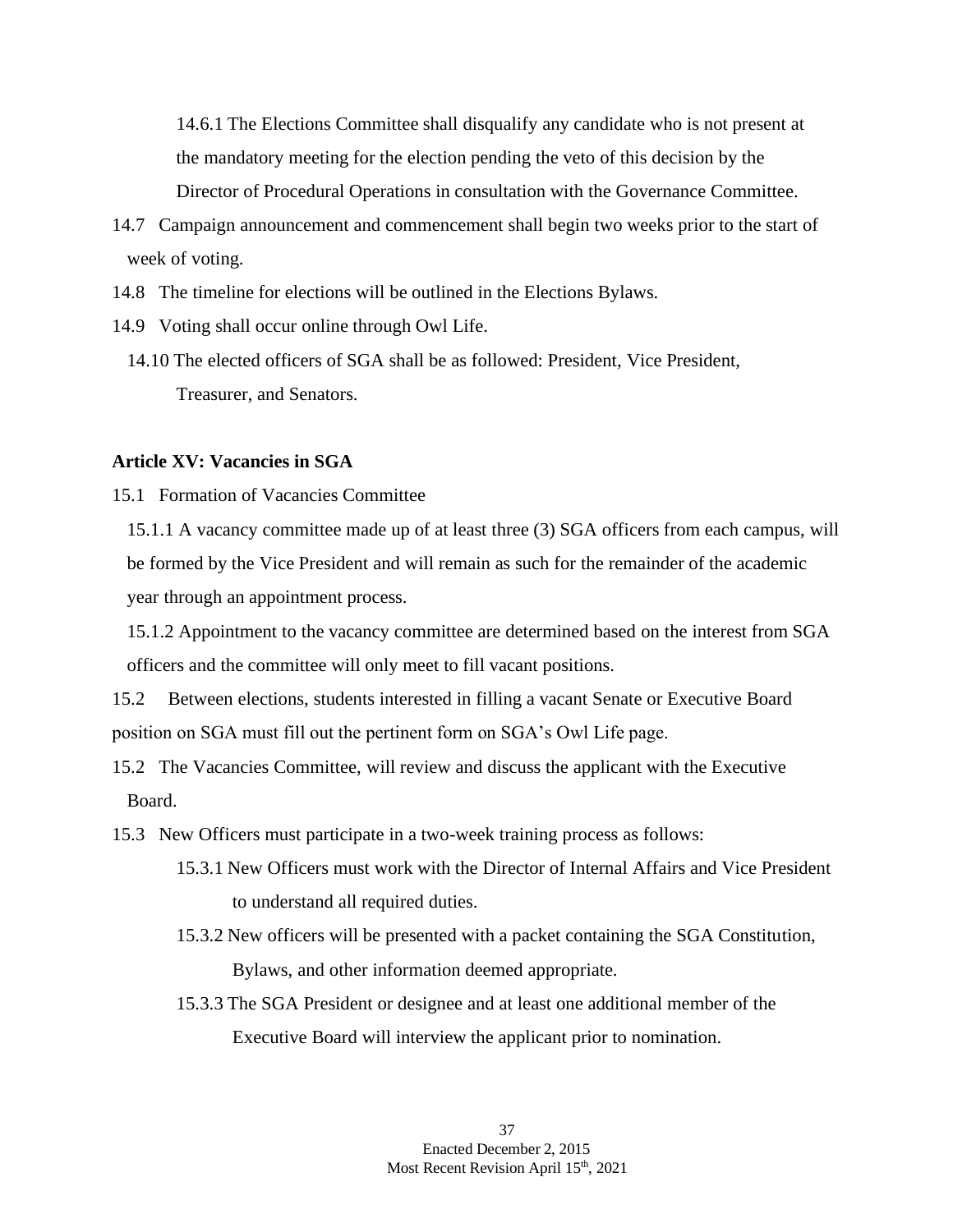- 15.4 Upon the President's nomination, the applicant will be presented before the Senate for confirmation by a two-thirds vote.
- 15.5 Minimum adjusted GPA of 2.5- Note that it must be at least a 2.5, not 2.499
- 15.6 Have earned and received credit at KSU for a minimum of 12 semester hours for an undergraduate seat or a minimum of 9 semester hours for a graduate seat
- 15.7 Enrolled in enough hours so that candidate meets the above earned hour requirements 15.7.1. This excludes transfer students and dual-enrollment students. Transfer students must have completed 12 credit hours from Kennesaw State before they apply.
- 15.8 After being sworn in, the new member must meet with the Attorney General to confirm their knowledge of their duties.

15.8.1 This should be done by the new officer reading a document explicitly stating all of their duties as presented by the Attorney General.

### **Article XVI: Impeachment Proceedings**

16.1 Impeachable offenses will include but is not limited to:

16.1.1. Office hours

16.1.1.1 Any SGA officer caught in falsifying hours will result in impeachment hearing.

#### 16.1.2. Meetings

16.1.2.1. Any SGA officer caught in falsifying excuse for absence will result in impeachment hearing.

16.1.3. Mandatory events

16.1.3.1. Any SGA officer caught in falsifying excuse for absence will result in impeachment hearing.

16.2. The Attorney General shall be responsible for sending the SGA officerto be impeached a letter by email, within two days after the vote is taken by Governance Committee to impeach said officer. The letter shall outline the subsequent impeachment process and charges of impeachment. The letter shall be sent to the SGA Advisor, President and President Pro Tempore (if applicable) in the same amount of time.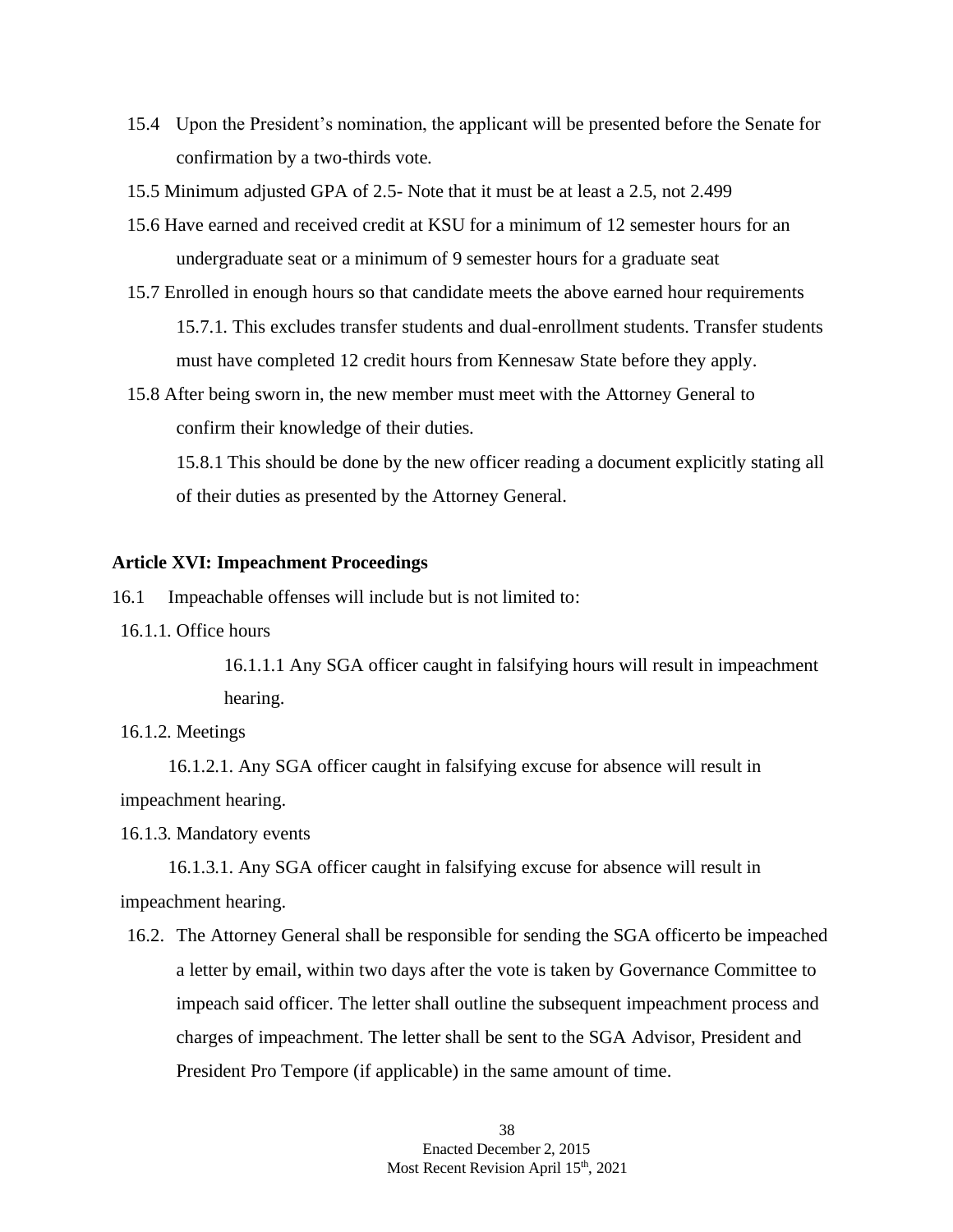- 16.3. Accused officers shall be afforded the following due process:
	- 16.3.1 Written notice, including complete reasoning of proposed action.
	- 16.3.2 Opportunity to submit written rebuttal.
	- 16.3.3 The right to a hearing and cross-examination of accusers before the Governance Committee.
	- 16.3.4 Robert's Rules of Order shall govern the impeachment process.
	- 16.3.4 The right to present witnesses on his/her behalf.
	- 16.3.5 The right to remain silent with no inference of guilt.
- 16.4. Failure to appear at the time of the trial shall result in the waiving of rights 16.3.1 through 16.3.5as listed above. A 2/3 vote of the SGA Senate (excluding the accused member) shall be required to remove the accused person. Said person shall have no vote.

16.4.1. The voting process is to the discretion of the chair.

16.5. Impeachment hearings are chaired by the SGA Advisor.

16.6. The Senator who has Articles of Impeachment drawn up against him or her shall, if he or she be present, have the opportunity to make his or her case to the Senate why he or she should not be impeached. Following the Senator, the Attorney General shall present reasons forthe Senator's impeachment. Once the Senator and Attorney General have presented theircases to the Senate, the Senate shall vote. Should the Senator not be present, the Attorney General shall present the reasons for the Senator's Impeachment, and then the Senate shall vote on the Article(s) of impeachment.

16.7 If there is not a general meeting within 5 days of the vote by the governance committee the impeachment proceedings will occur after the next general body meeting. If vote occurs in the same week a general meeting the impeachment proceedings will occur on the following week.

16.8 Any official who has been removed from office by impeachment will not be permitted to hold any office or serve in any other capacity within the Student Government Association for the remainder of their attendance at Kennesaw State University.

16.9 If the officer is impeached they will not collect any stipend.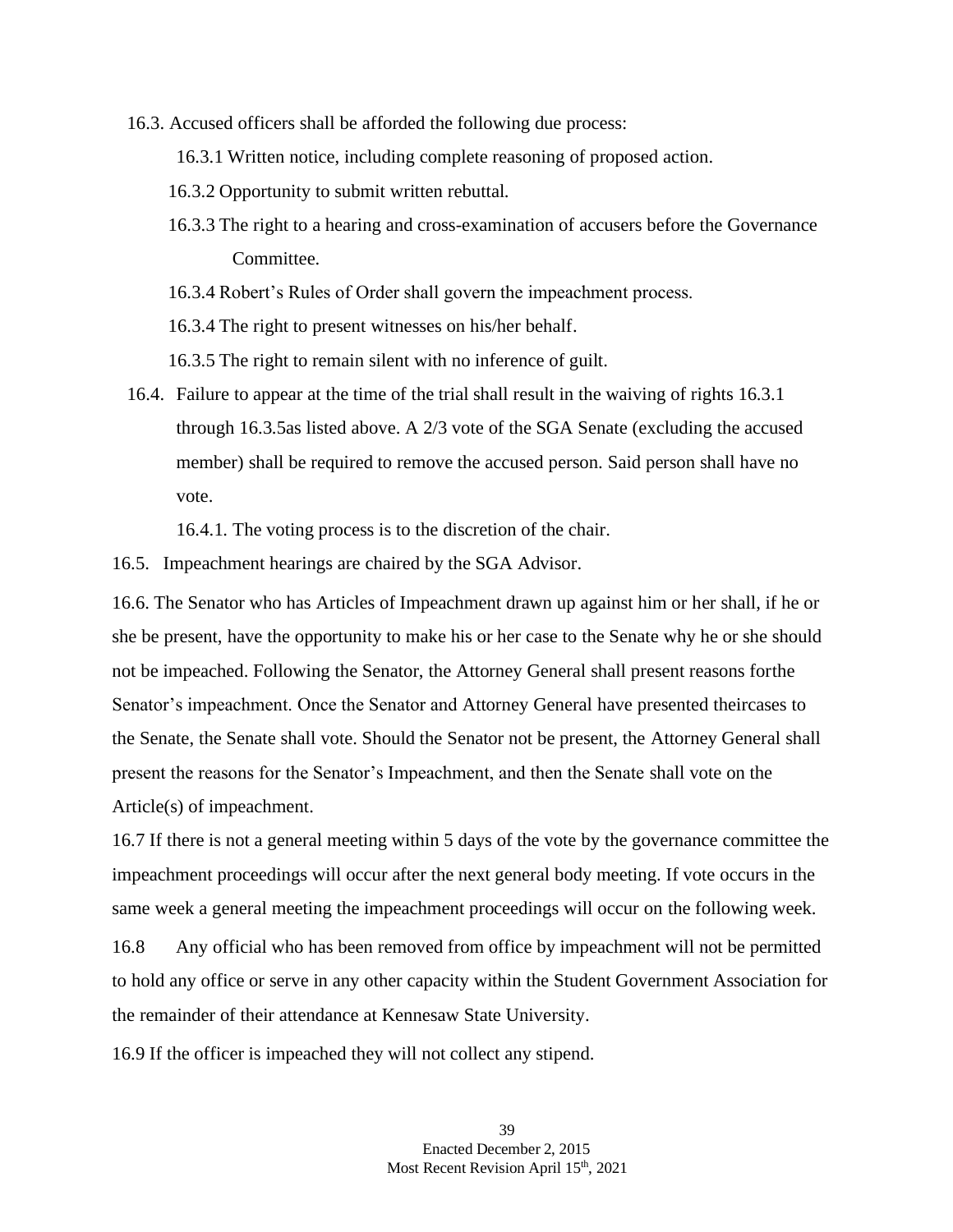#### **Article XVII: Rights of Members**

- 17.1 Members are considered as anyone enrolled as a student at Kennesaw State University.
- 17.2 All members of SGA shall use reasonable and good faith efforts to ensure that neither the student government association nor its members engage in any vilification and shall refrain from making any false, negative, critical or disparaging statements, implied or expressed, concerning SGA or members consisting thereof, including, but not limited to, statement ship, methods of conducting business, the quality of work, and role in the community.
- 17.3 In accordance with federal and state law, Board of Regents policy, and University policy, the University prohibits harassment of or discrimination against any person because of race, color, sex (including sexual harassment and pregnancy), sexual orientation, gender identity, gender expression, ethnicity or national origin, religion, age, genetic information, disability, or veteran status by any member of the KSU Community on campus, in connection with a University program or activity, or in a manner that creates a hostile environment for members of the KSU community.

17.4 All SGA members have speaking privileges at the chair's discretion.

17.5 SGA members shall follow the same procedures as outlined previously to have an item placed on the agenda.

17.6 Visitors are considered to be anyone not enrolled as a student of Kennesaw State University.

17.7 All SGA visitors have speaking privileges at the chair's discretion after all SGA officers have had the chance to discuss said topic.

17.8 Non-SGA members shall follow the same procedures to have an item placed on the agenda.

### **Article XVIII: Legislation Procedures**

18.1 All Legislation shall be introduced by a SGA officer or Committee and brought forward in the General Session during new business in order for the matter to be considered by the Senate.